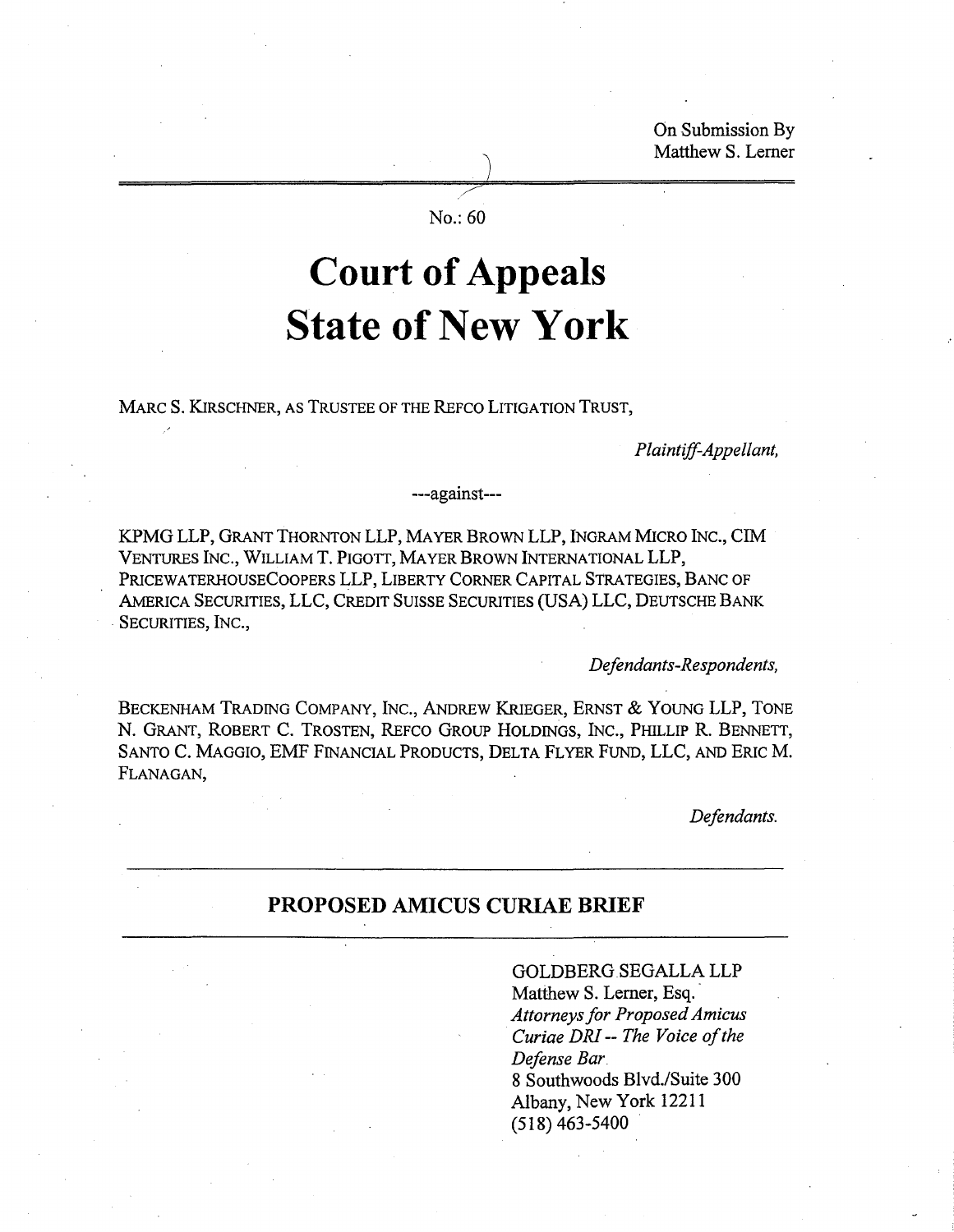## **CORPORATE DISCLOSURE STATEMENT PURSUANT TO RULE 500.1(f)**

DRI -- The Voice of the Defense Bar has no parents, subsidiaries or

i

affiliates.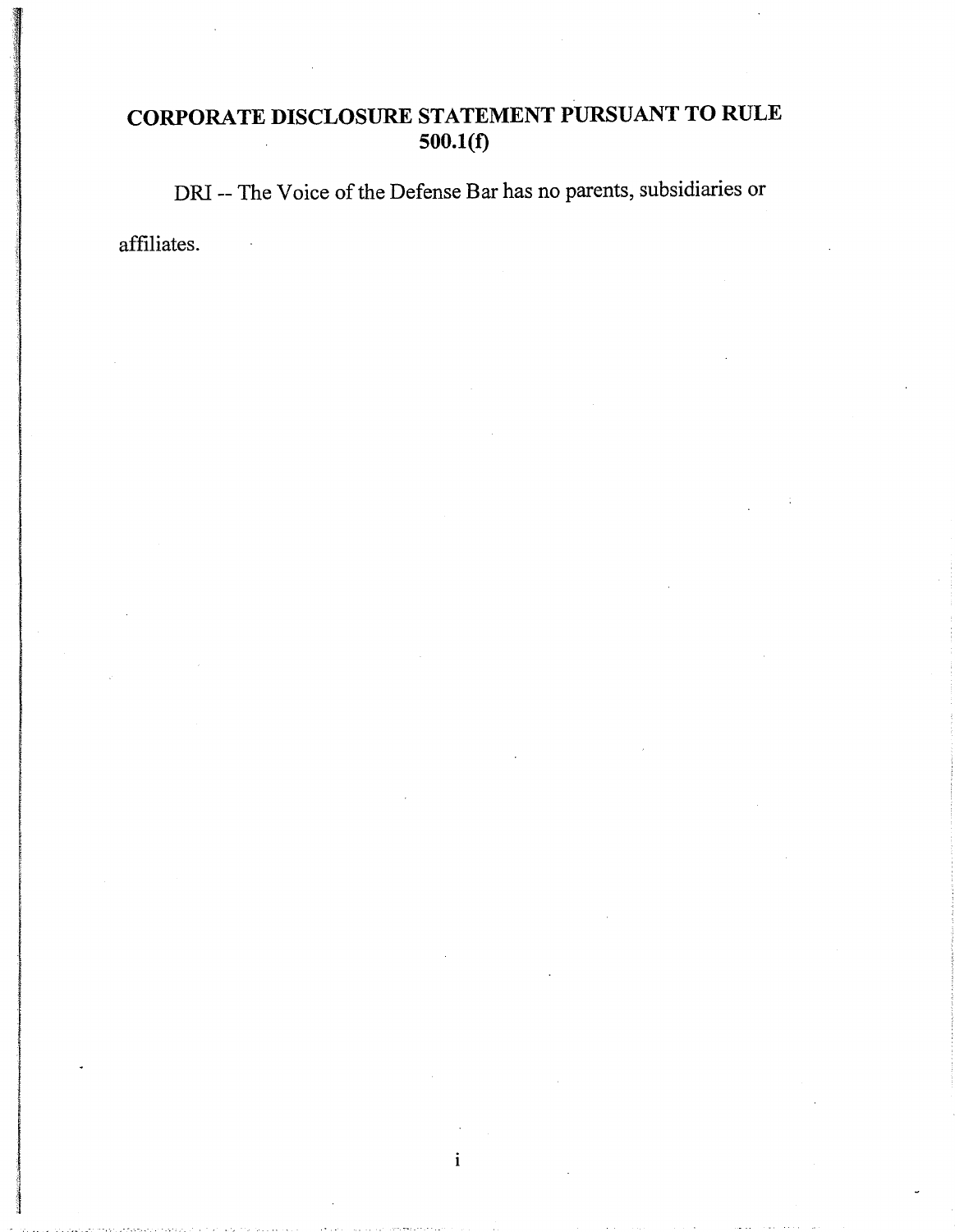# **Table of Contents**

|                                                                                                                                                     | Page No. |
|-----------------------------------------------------------------------------------------------------------------------------------------------------|----------|
|                                                                                                                                                     |          |
|                                                                                                                                                     |          |
|                                                                                                                                                     |          |
|                                                                                                                                                     |          |
| $\mathbf{I}$ .<br>COURTS SHOULD CONTINUE TO<br>INTERPRET THE ADVERSE INTEREST<br>EXCEPTION NARROWLY PURSUANT TO<br>THIS COURT'S WELL-SETTLED AGENCY |          |
| THE TRUSTEE'S PROPOSED RULE WOULD<br>II.<br>HAVE A DRAMATIC AND NEGATIVE<br>IMPACT ON LAWYERS AND THE<br>RELATIONSHIP BETWEEN LAWYER AND            |          |
| THIS COURT SHOULD NOT TRANSFORM<br>III.<br>LAWYERS AND LAW FIRMS INTO PUBLIC                                                                        |          |
|                                                                                                                                                     |          |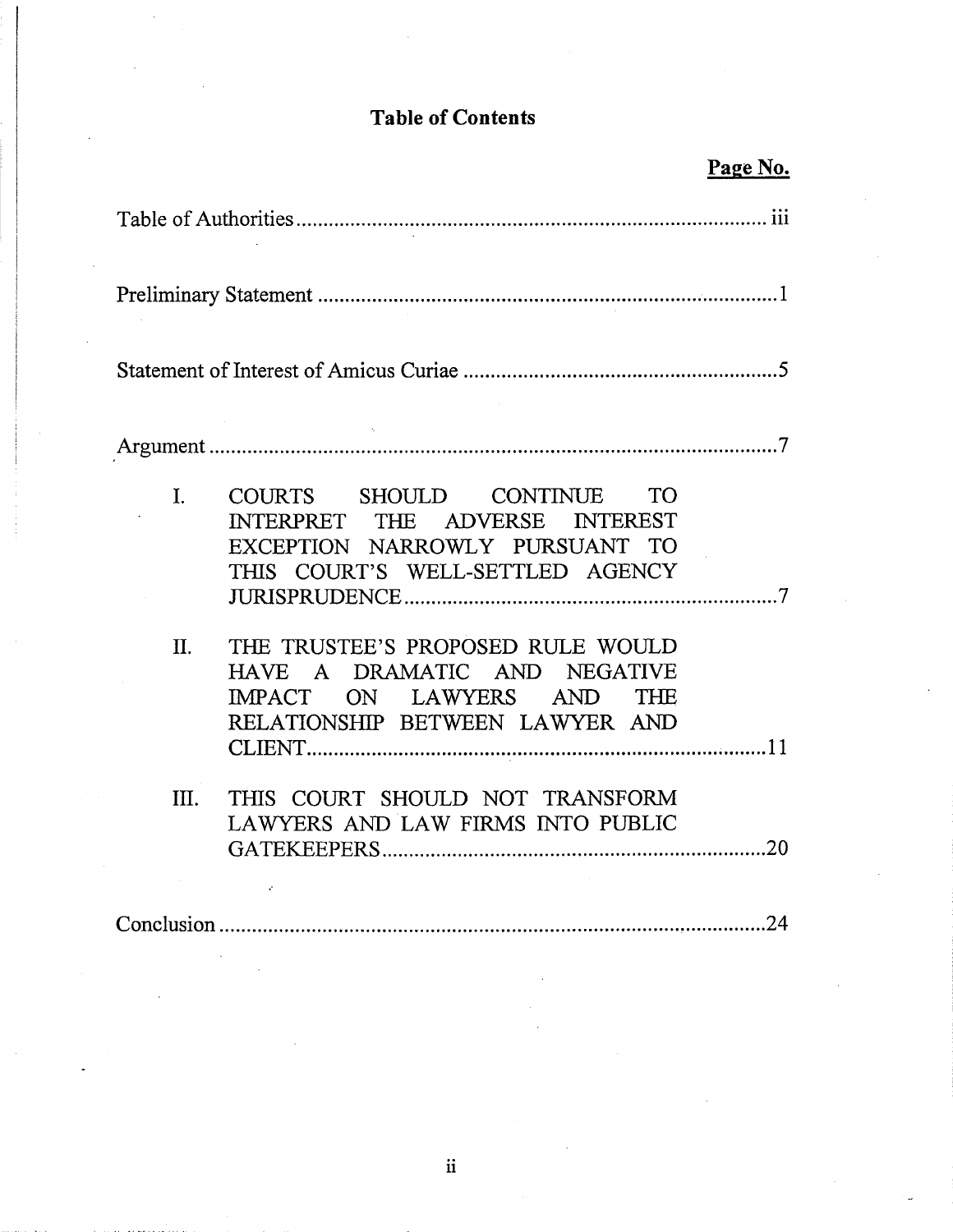### Table of Authorities

# **State Cases**

in a matematical control of the control of the control of the control of the control of the control of the control of the control of the control of the control of the control of the control of the control of the control of

| 546-552 W. 146th St. LLC v Arfa,<br>54 AD3d 543 [1st Dept. 2008], |
|-------------------------------------------------------------------|
| Bullmore v Ernst & Young Cayman Islands,                          |
| Center v. Hampton Affiliates, Inc.,                               |
| Farr v. Newman,                                                   |
| Henry v. Allen,                                                   |
| Marine Midland Bank v Russo Produce Co.,                          |
| People v. Damiano,                                                |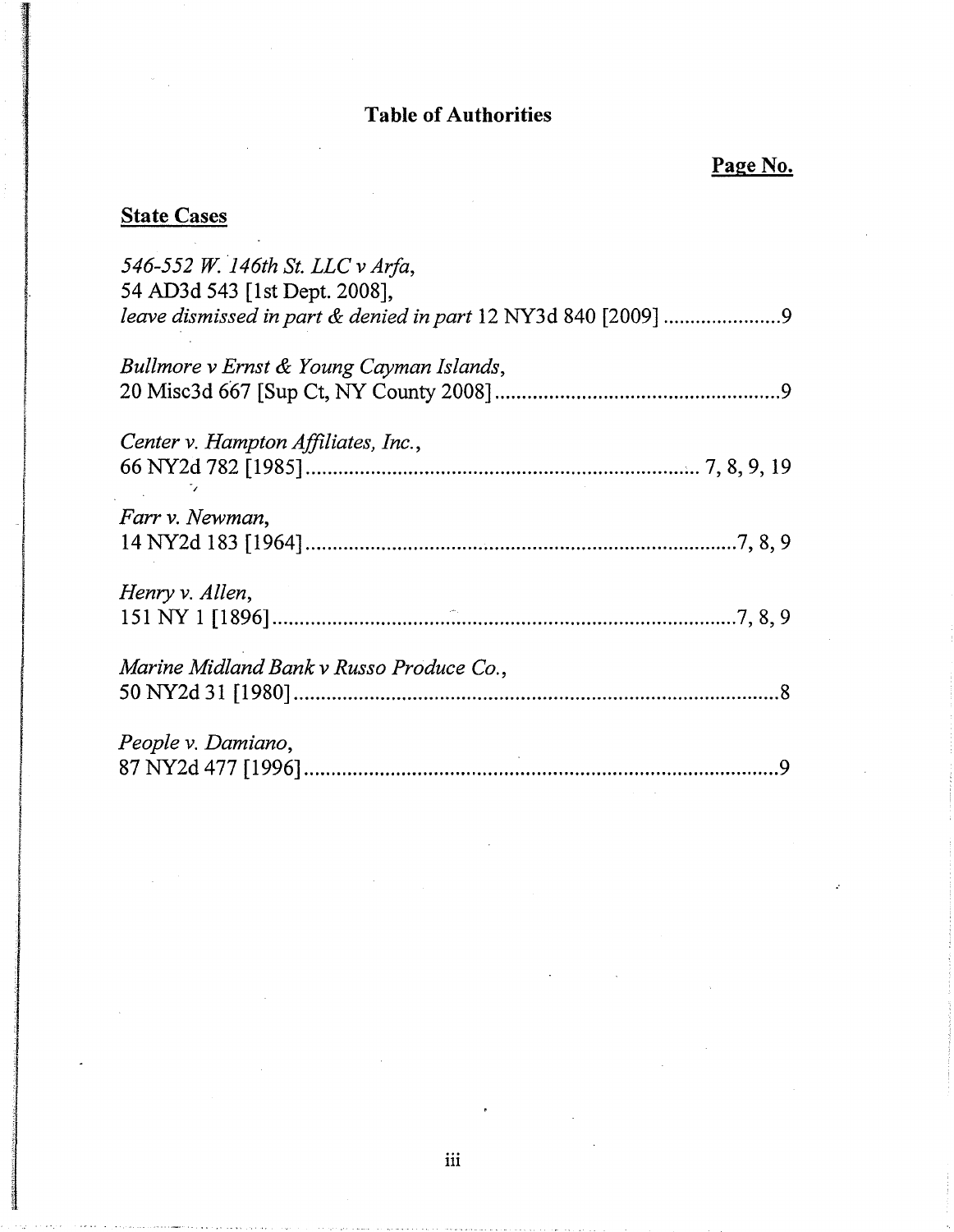# **Federal Cases**

| Cent. Bank of Denver, N.A. v First Interstate Bank of Denver, N.A.,                                                      |
|--------------------------------------------------------------------------------------------------------------------------|
|                                                                                                                          |
| Maxwell v. KPMG LLP,                                                                                                     |
|                                                                                                                          |
|                                                                                                                          |
| Stoneridge Inv. Partners, LLC v Scientific-Atlanta Inc.,                                                                 |
|                                                                                                                          |
| <b>Other Authority</b>                                                                                                   |
| <b>ABA Press Release</b>                                                                                                 |
| September 30, 2008                                                                                                       |
| http://www.abanet.org/abanet/media/release/news_release.cfm?releaseid                                                    |
|                                                                                                                          |
|                                                                                                                          |
| Neil S. Abbott, Robert Radasevich, & Keith J. Shapiro<br>Old Code, New Code: Views on Bankruptcy From the Bench and Bar: |
| Panel 1: A Deeper Look at Deepening Insolvency                                                                           |
|                                                                                                                          |
|                                                                                                                          |
| Alfred P. Carlton, Jr. Letter to Jonathan G. Katz, Apr. 2, 2003                                                          |
| http:/www.abanet.org/buslaw/committees/CL410000pub/comments/200304                                                       |
|                                                                                                                          |
| Daniel Fisher                                                                                                            |
| Sue the Lawyers!                                                                                                         |
| Forbes Magazine, Dec. 28, 2009                                                                                           |
| http://www.forbes.com/forbes/2009/1228/outfront-sarbanes-oxley-bribery-                                                  |
|                                                                                                                          |
|                                                                                                                          |
| Carol Forsloff                                                                                                           |
| Legal Malpractice Claims Increase in Recession                                                                           |
| Digital Journal [May 10, 2009]<br>.15                                                                                    |
|                                                                                                                          |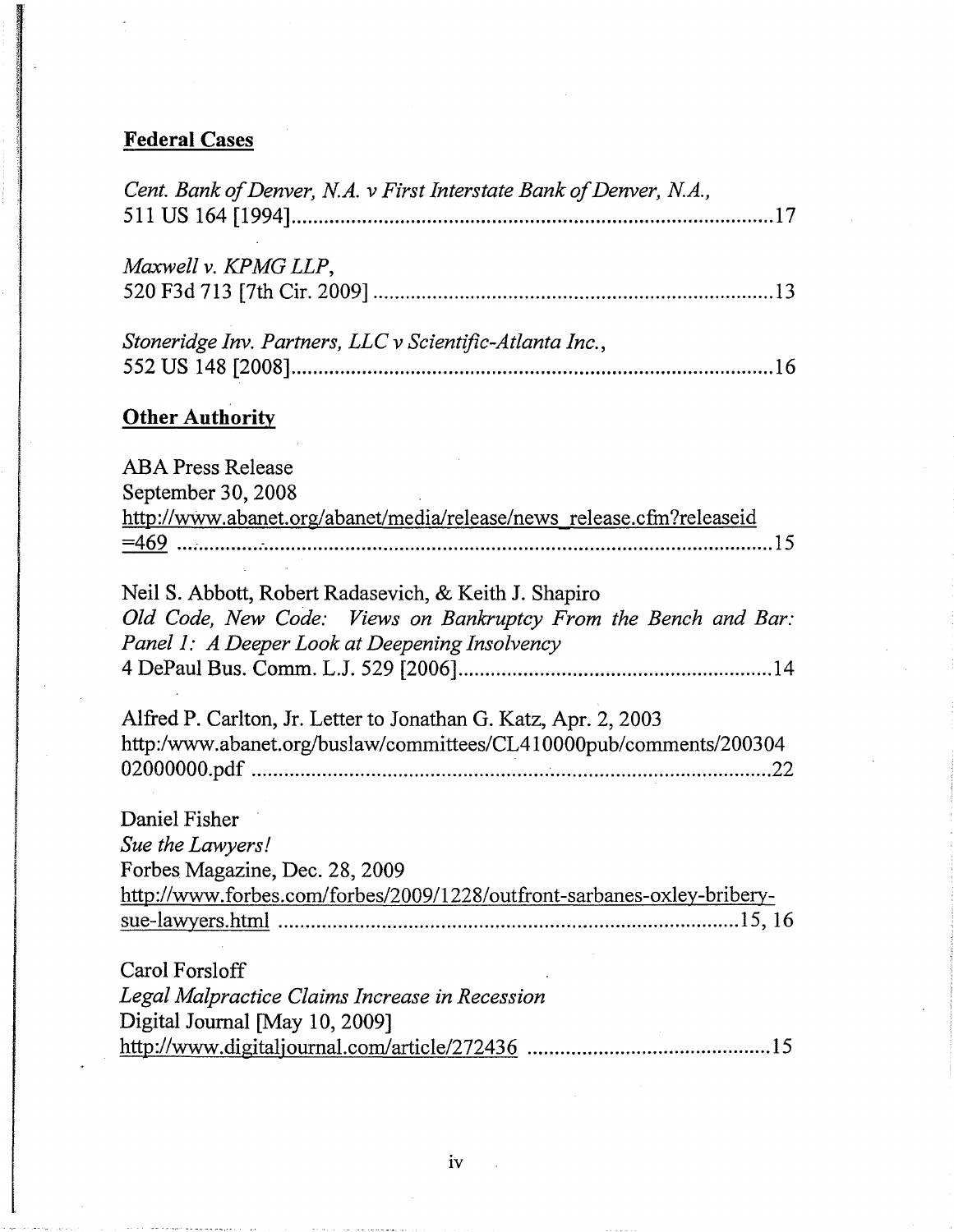| Martin A. Frey, Phyllis Hurley Frey, and Sidney K. Swinson<br>An Introduction to Bankruptcy Law 423                                                              |
|------------------------------------------------------------------------------------------------------------------------------------------------------------------|
| Vincent R. Johnson<br>The Unlawful Conduct Defense in Legal Malpractice                                                                                          |
| Katerina P. Lewinbuk<br>Let's Sue All the Lawyers: The Rise of Claims Against Lawyers for Aiding<br>and Abetting a Client's Breach of Fiduciary Duty             |
| Anthony Lin<br>Lawyers' New Nightmare: Bankruptcy Trustee Suits                                                                                                  |
| New York City Bar Association Task Force on Lawyer's Role in<br>Corporate Governance Report, Nov. 2006<br>http://www.abcny.org/pdf/report/CORPORATE_GOVERNANCE06 |
|                                                                                                                                                                  |
| <b>Rules of Professional Conduct</b>                                                                                                                             |
| <b>Rules of Professional Conduct</b>                                                                                                                             |
| <b>Rules of Professional Conduct</b>                                                                                                                             |
| <b>Rules of Professional Conduct</b>                                                                                                                             |
| <b>Rules of Professional Conduct</b>                                                                                                                             |

 $\mathcal{L}^{\text{max}}_{\text{max}}$ 

 $\mathcal{O}(\mathcal{O}(\log n))$ 

 $\label{eq:2.1} \frac{1}{\sqrt{2}}\int_{\mathbb{R}^3}\frac{1}{\sqrt{2}}\left(\frac{1}{\sqrt{2}}\right)^2\frac{1}{\sqrt{2}}\left(\frac{1}{\sqrt{2}}\right)^2\frac{1}{\sqrt{2}}\left(\frac{1}{\sqrt{2}}\right)^2\frac{1}{\sqrt{2}}\left(\frac{1}{\sqrt{2}}\right)^2.$ 

 $\label{eq:2.1} \frac{1}{\sqrt{2\pi}}\int_{\mathbb{R}^3}\frac{1}{\sqrt{2\pi}}\int_{\mathbb{R}^3}\frac{1}{\sqrt{2\pi}}\int_{\mathbb{R}^3}\frac{1}{\sqrt{2\pi}}\int_{\mathbb{R}^3}\frac{1}{\sqrt{2\pi}}\int_{\mathbb{R}^3}\frac{1}{\sqrt{2\pi}}\int_{\mathbb{R}^3}\frac{1}{\sqrt{2\pi}}\int_{\mathbb{R}^3}\frac{1}{\sqrt{2\pi}}\int_{\mathbb{R}^3}\frac{1}{\sqrt{2\pi}}\int_{\mathbb{R}^3}\frac{1$ 

 $\downarrow$ 

ł.

 $\label{eq:2.1} \mathcal{L}(\mathcal{L}^{\text{max}}_{\mathcal{L}}(\mathcal{L}^{\text{max}}_{\mathcal{L}})) \leq \mathcal{L}(\mathcal{L}^{\text{max}}_{\mathcal{L}}(\mathcal{L}^{\text{max}}_{\mathcal{L}}))$ 

 $\mathbf{v} = \frac{1}{2} \sum_{i=1}^{N} \alpha_i \mathbf{v}_i$ 

.<br>The contract of the company of the contract of the contract of the contract of the contract of the contract of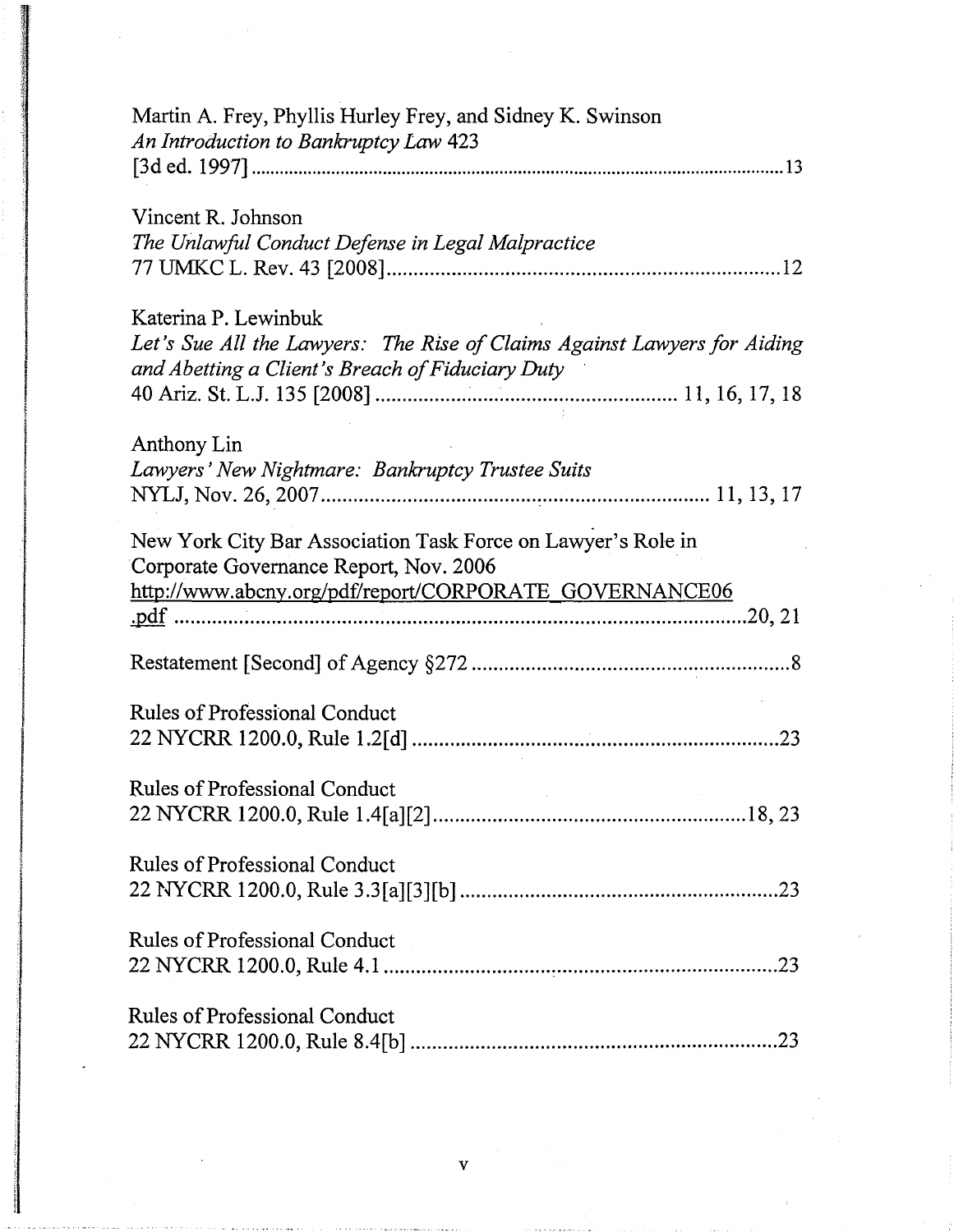| <b>Rules of Professional Conduct</b>                                                                                                                                                                  |
|-------------------------------------------------------------------------------------------------------------------------------------------------------------------------------------------------------|
| Stephen J. Shimshak and Susan E. Welber<br>In New Economy, 'Wagoner' Doctrine Takes On Added Significance                                                                                             |
| Karen Sloan<br>Legal Malpractice Suits May Surge<br>www.law.com [Feb. 23, 2009]<br>http://www.law.com/jsp/article.jsp?id=1202428510900 12                                                             |
| William H. Volz & Vahe Tazian<br>The Role of Attorneys Under Sarbanes-Oxley: The Qualified Legal<br>Compliance Committee as Facilitator of Corporate Integrity                                        |
| Samuel C. Wasserman<br>Can the Trustee Recover? Imputation of Fraud to Bankruptcy Trustees in<br>Suits Against Third-Party Service Providers                                                          |
| Ralph K. Winter<br>Paying Lawyers, Empowering Prosecutors, and Protecting Managers,<br>Raising the Cost of Capital in America                                                                         |
| Rachel M. Zahorsky<br>Clients, Law Firms Get 'Savage' As Legal Malpractice Claims Increase<br>ABA Journal [Feb. 17, 2009]<br>http://www.abajournal.com/news/article/clients_law_firms_get_savage_as_l |
|                                                                                                                                                                                                       |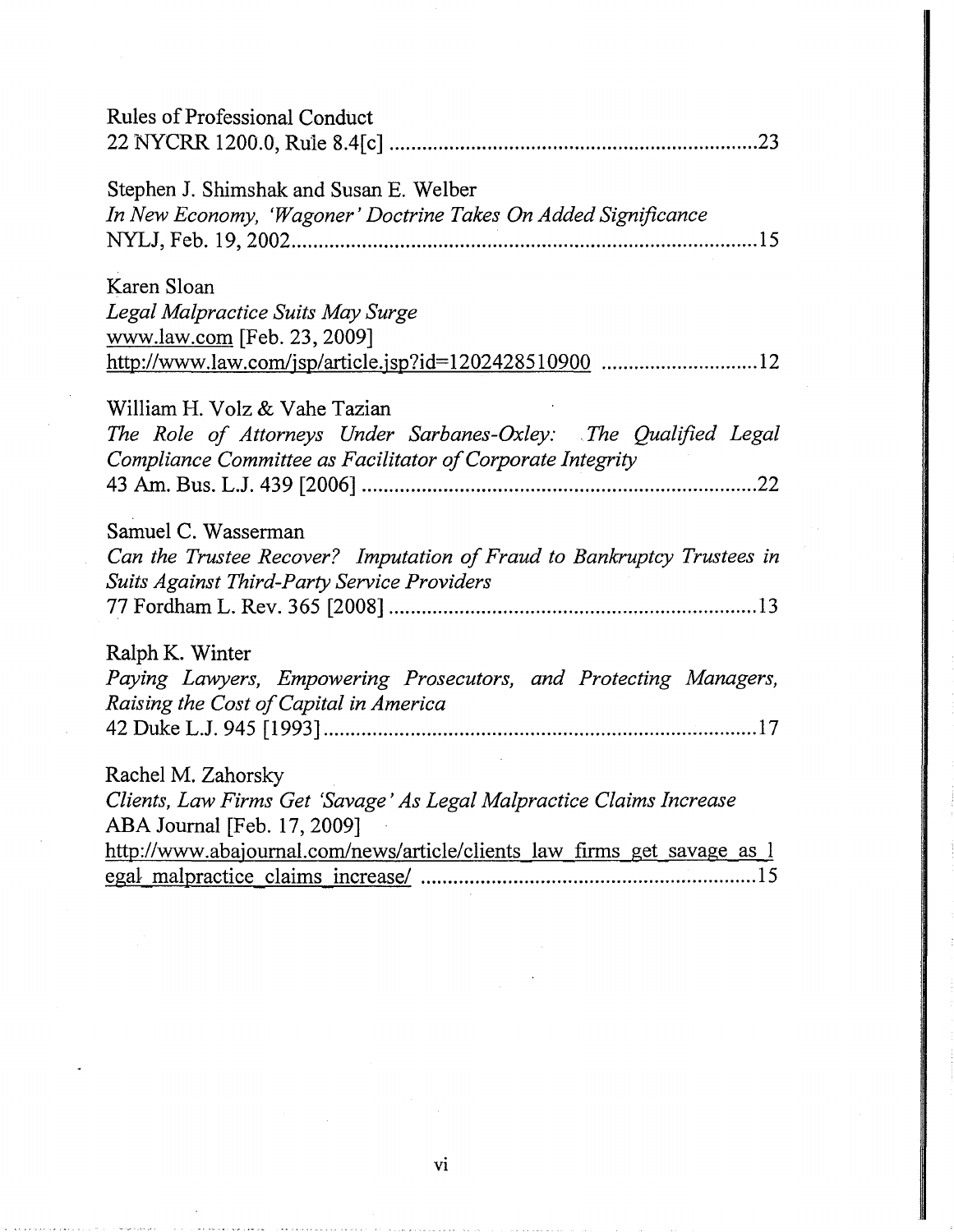### **PRELIMINARY STATEMENT**

New York has a well-established body of law relating to the *in pari delicto* doctrine and the adverse interest exception. The *in pari delicto* doctrine itself-along with the related rule of standing known as the *"Wagoner"* rule—has its roots in ancient common law principles. The narrowly defined adverse interest exception in its current form stems back almost a half-century and is based on the age-old idea that the knowledge of an agent is presumptively imputed to his principal. Plaintiff Marc Kirschner, as Trustee of the Refco Litigation Trust ("the Trustee") now urges this Court to abandon this well-established body of law, in service of what he calls "the vital gatekeeping functions performed by professionals who serve corporate clients" (Br for Plaintiff-Appellant at 2). Attorneys already face regulatory, legal, and ethical limitations with respect to corporate fraud. This Court should reject the Trustee's invitation, in light of the doctrine of stare decisis and the impact his proposed rule would have on lawyers, law firms, and the attorney-client relationship.

The Trustee advances a broad interpretation of the adverse interest exception based on his claim that a departure from this well-established body of law is necessary to deter corporate fraud. Casting aside the rule requiring a "total abandonment" of a corporation's interests, the Trustee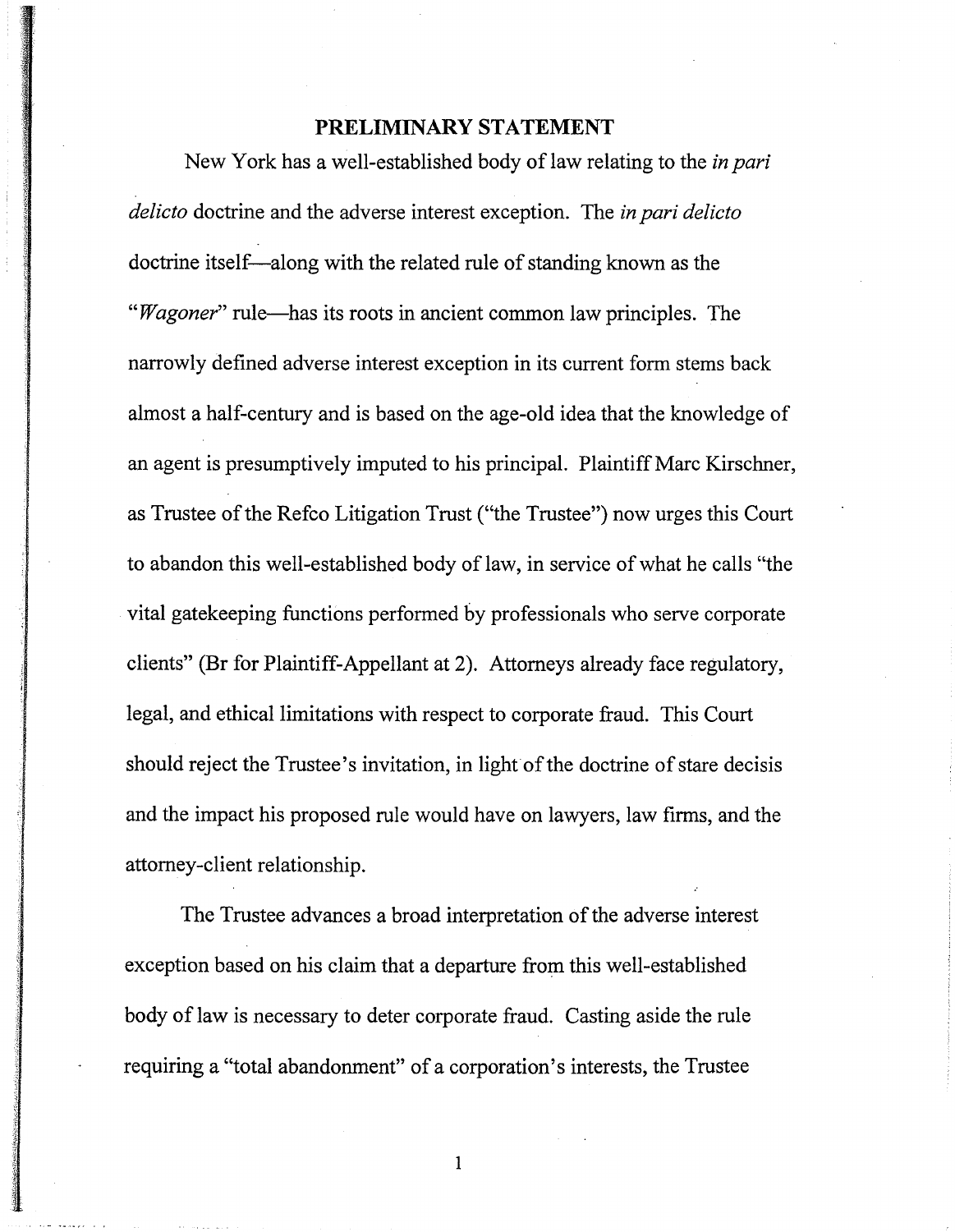argues that a corporation should be empowered to avoid imputation merely by showing that the insiders "actually received personal benefits" from the fraud, "and/or" that the fraud's ultimate disclosure led the corporation to suffer harm, which he claims is "self-evident[]" anytime a corporation files for bankruptcy. This proposed rule would dramatically alter established agency principles in an effort to maximize the ability of bankruptcy trustees to transform attorneys, law firms, and other professional service providers into insurers against bad corporate decisions by their clients' most senior executives. The Trustee has not demonstrated beyond conclusory statements why this Court should depart from well-established law on this subject.

Attorneys are not "gatekeepers" serving the public; instead, they owe a duty of loyalty to their clients. This duty includes rendering wellinformed, forthright legal advice, within the constraints imposed by the rules of ethics. If this Court were to adopt the Trustee's rule, the consequences flowing from it will represent a sea change in the relationships attorneys have with their corporate clients. The broad definition of the adverse interest exception that the Trustee proposes will fundamentally alter the risk attorneys incur in their representation of corporate clients. This change will place a significant strain on the attorney-client relationship and undermine the loyalty attorneys owe to their clients, as they are increasingly exposed to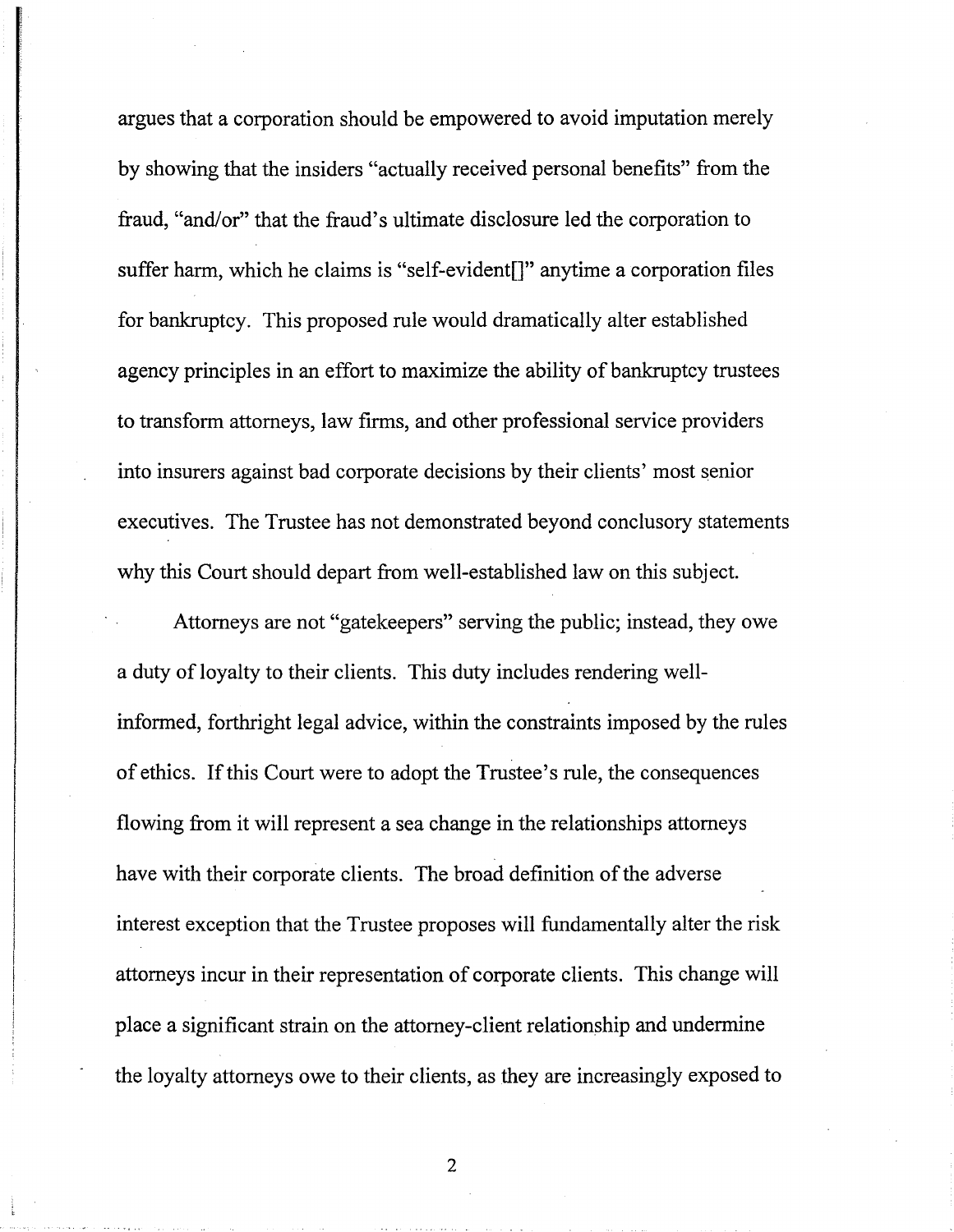the risk of potentially crippling liability based on the decisions of their clients' own management. Effectively, the Trustee's proposed reformulation of the adverse interest exception would transform attorneys into enforcement agents against their own clients, requiring attorneys to police the strategic decisions made by corporate management in an effort to minimize their own liability. This is inconsistent with a bedrock principle of legal representation—namely, that an attorney's principal duty is to his or her client alone.

Indeed, imposing a gatekeeper role on attorneys and law firms may well be counterproductive to the goal of deterring corporate misconduct. Client communications will change if corporations know that their outside counsel has such a gatekeeping role. Such a role would inevitably chill client-lawyer communications and result in the exclusion of lawyers from strategic meetings, thus generally degrading the ability of lawyers to render well-informed advice to their corporate clients, including advice about avoiding or preventing illegal conduct by or for the corporation.

A gatekeeper role will also lead to defensive advising, where attorneys will err on the side of caution because of concerns about the possibility of their own liability. The preservation of client confidences will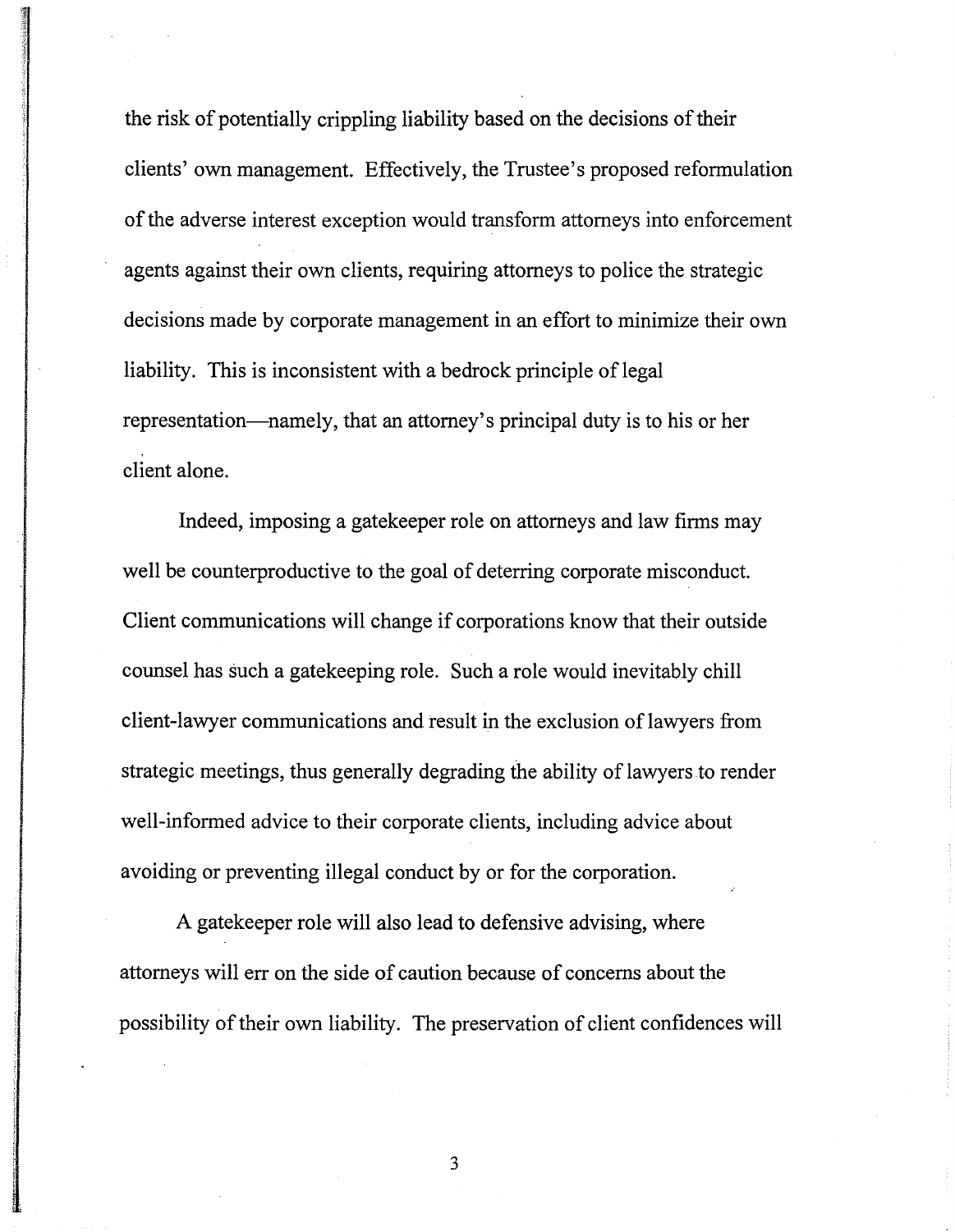also be disrupted if attorneys need to reveal those confidences to defend themselves in bankruptcy trustee litigation.

Further, the Trustee's rule would also impact the cost and availability of legal services. Under the Trustee's rule, as Defendants aptly point out in their Respondents' Brief, bankruptcy trustees will almost always avoid a dismissal on the pleadings based on the *in pari delicto* doctrine. Once past the motion to dismiss stage, the probability that an attorney or law firm will settle, irrespective of the lawsuit's merit, will dramatically increase. This phenomenon will encourage an increase in lawsuits against attorneys, law firms, and other professional advisors, which, in tum, will lead to higher malpractice premiums. Attorneys and law firms will have no choice but to pass on the higher costs to their corporate clients. The cost of doing business will thus increase, thereby harming corporations and their various constituencies, which include their employees. Certain smaller companies will then be priced out of obtaining these specialized legal services. Other fast-growing companies whose business models or finances are extremely complex will have difficulty obtaining legal services because attorneys or law firms will be hesitant to involve themselves in work where the risk of litigation outweighs the value of providing the legal services.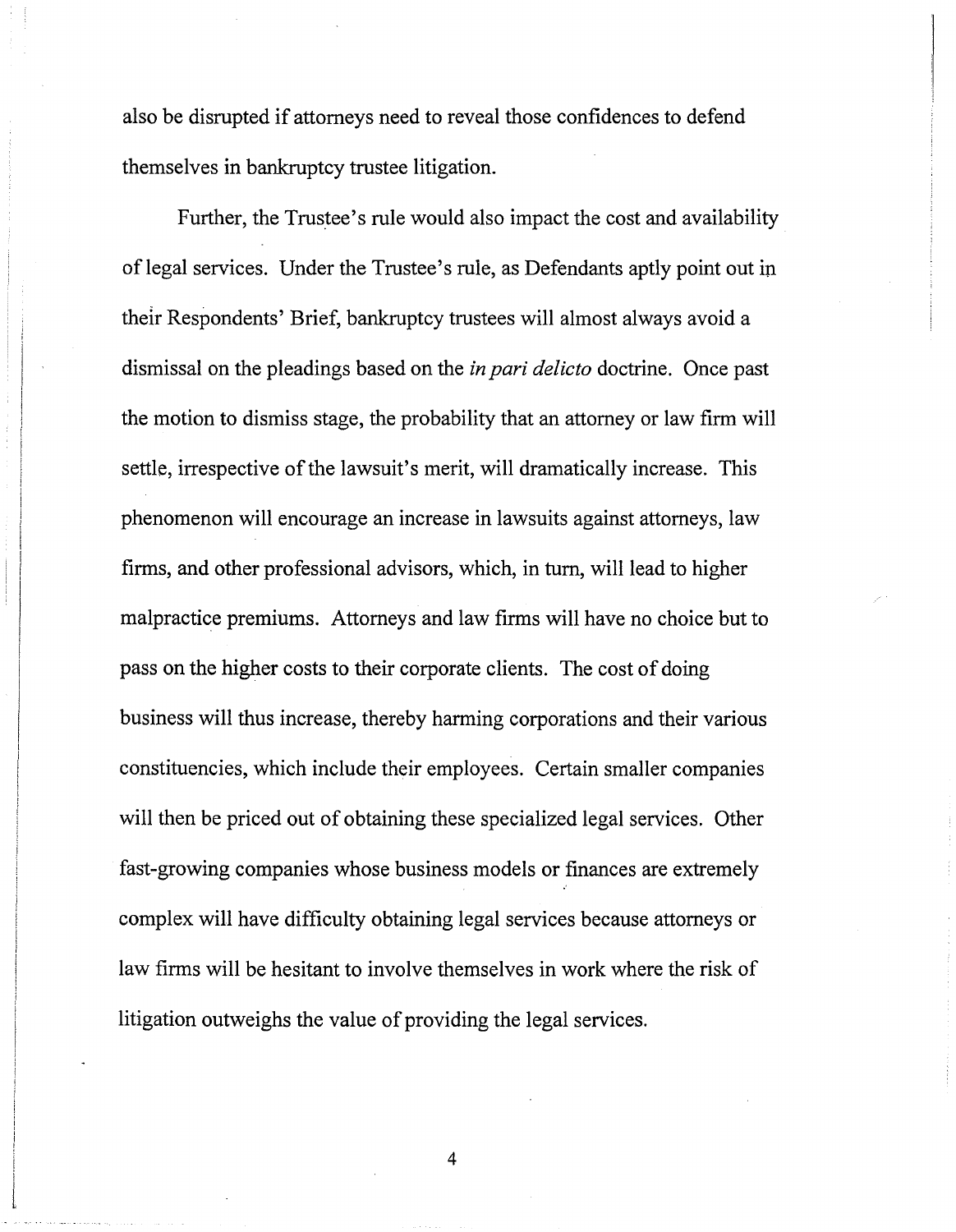After independent investigations, both the New York City Bar and the American Bar Association ("ABA") have separately recommended against imposing a gatekeeper role on attorneys and law firms. DRI -- The Voice of the Defense Bar ("DRI"), as *Amicus,* agrees with their recommendations. Accordingly, and for the reasons that follow, this Court should not accept the Trustee's invitation to make a dramatic change in the narrow adverse interest exception. It should frame its answers to the certified questions based on the principle that the wrongdoing company itself cannot sue based on a fraud masterminded by its own management for its own benefit.

### **STATEMENT OF INTEREST OF AMICUS CURIAE**

Pursuant to 500.23 of the Rules of this Court, DRI moves for leave to file this brief as *amicus curiae* in support of Defendants' position regarding five of the eight certified questions the United States Circuit Court of Appeals for the Second Circuit certified to this Court. DRI is an international organization that includes over 24,000 lawyers involved in the defense of civil litigation against corporations, government entities, and law firms, among others. Committed to enhancing the skills, effectiveness and professionalism of defense lawyers, DRI seeks to address issues germane to defense lawyers and the civil justice system, promote appreciation of the role of the defense lawyer, and improve the civil justice system. DRI has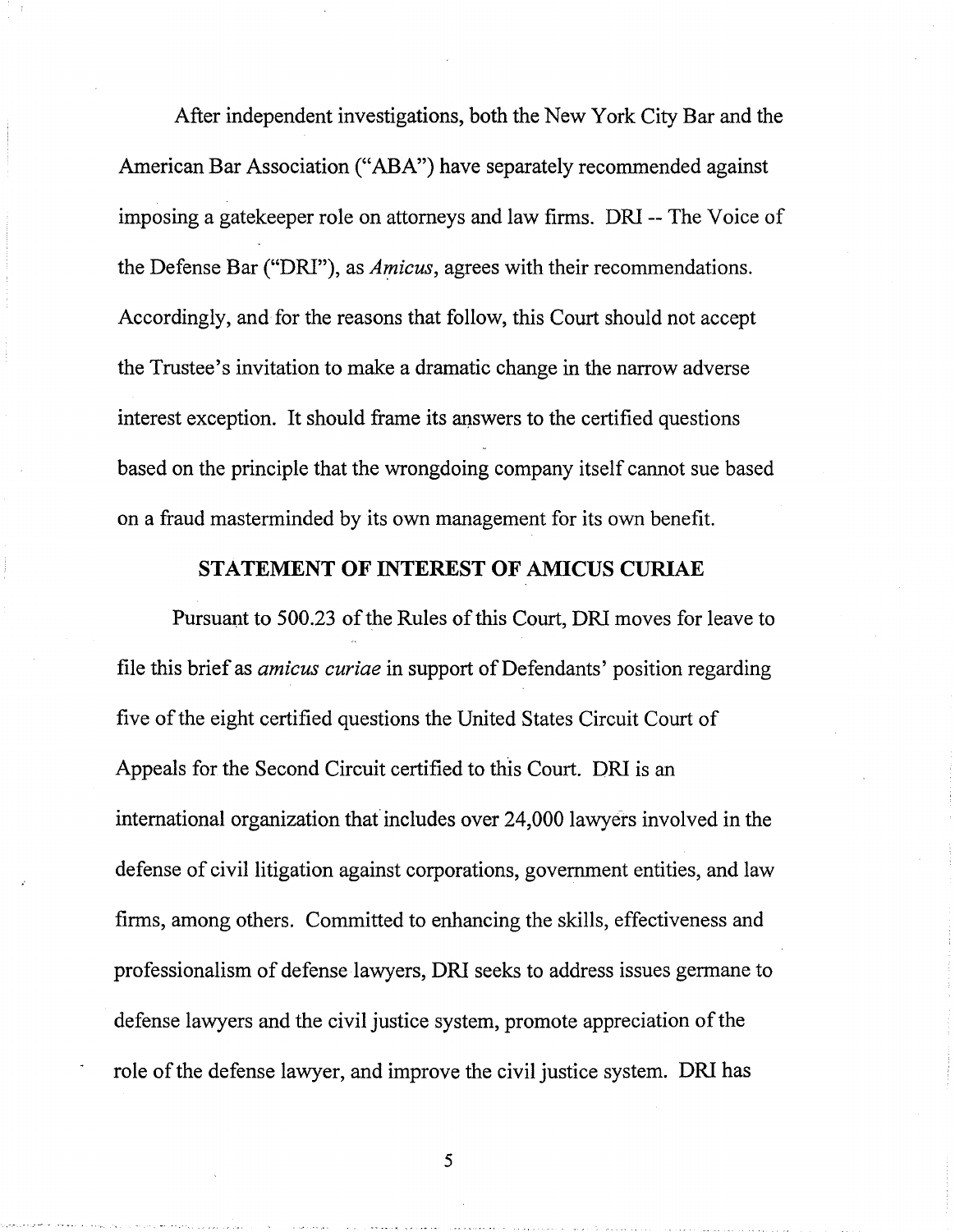long been a voice in the ongoing effort to make the civil justice system more fair and efficient.

DRI participates as *amicus curiae* in cases that raise issues of vital concern to its membership. This is such a case. The *in pari delicto* doctrine is important to professional advisors such as attorneys and law firms in defense of bankruptcy trustee litigation, and thus the answers to these certified questions are of particular interest to DRI's members.

DRI respectfully submits that the motion for leave to file this brief as *amicus curiae* should be granted.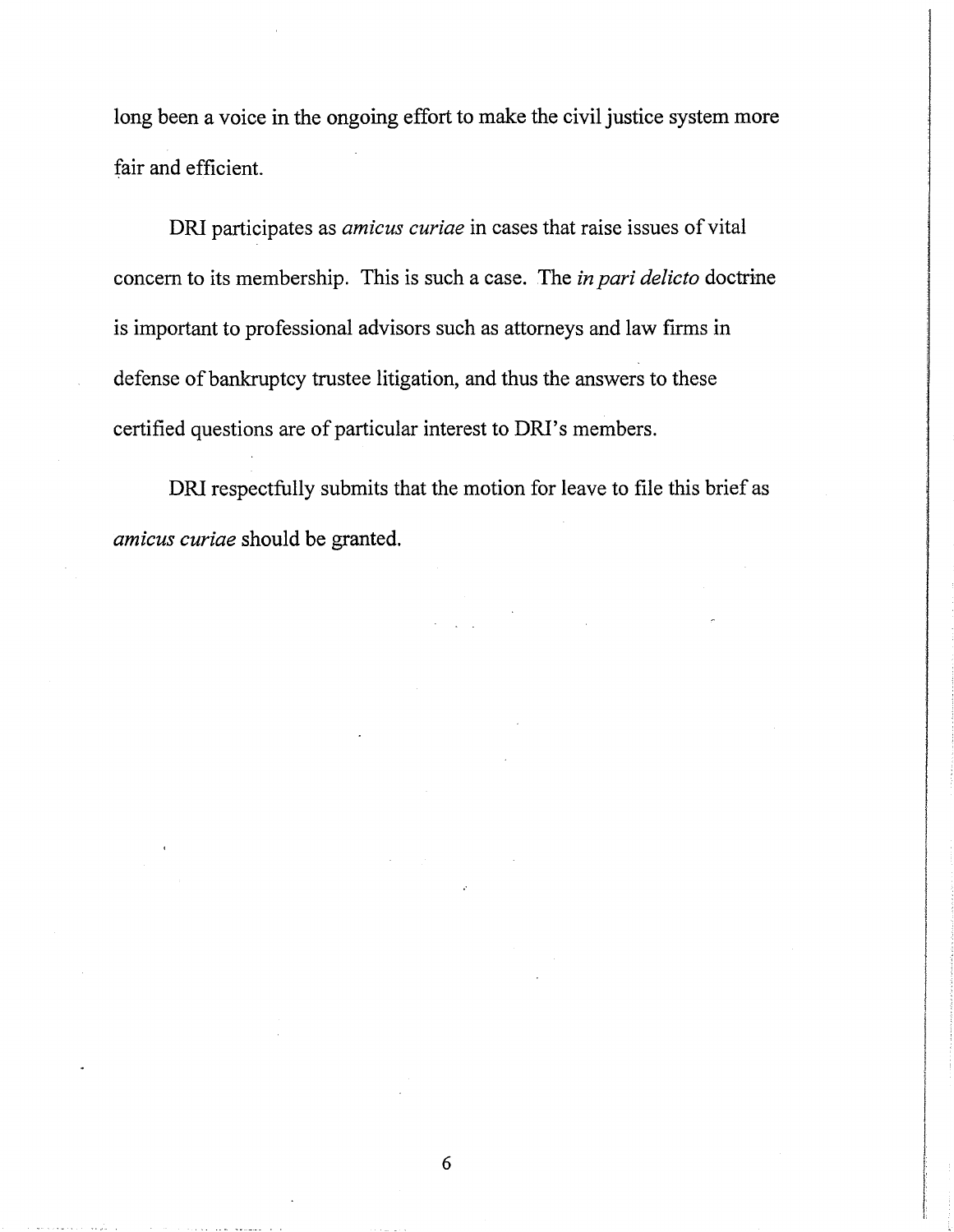### **ARGUMENT**

### **I. COURTS SHOULD CONTINUE TO INTERPRET THE ADVERSE INTEREST EXCEPTION NARROWLY PURSUANT TO THIS COURT'S WELL-SETTLED AGENCY JURISPRUDENCE.**

This Court's jurisprudence regarding the "adverse interest exception" is deeply rooted in New York's common law of agency. This Court's analysis of the presumption of imputation and the adverse interest exception in *Center* v *Hampton Affiliates, Inc.,* for example, hinged on ancient common law principles that form the underpinning of modern corporations law in this State (66 NY2d 782, 784 [citing, among other authorities, *Farr* v *Newman,* 14 NY2d 183 [1964]; *Henry* v*Allen,* 151 NY 1 [1896]]). This Court's analysis in *Center* indicates the stringency of the standard for invoking the adverse interest exception, even at the pleading stage of a lawsuit.

In *Center,* the plaintiff argued that the defendant corporation wrongly took delivery of shares of stock from a third party (66 NY2d at 784). The plaintiff claimed that the shares of stock were supposed to have been transferred to him *(id.).* The main issues on appeal to this Court were (1) whether the defendant corporation had imputed knowledge of the plaintiff's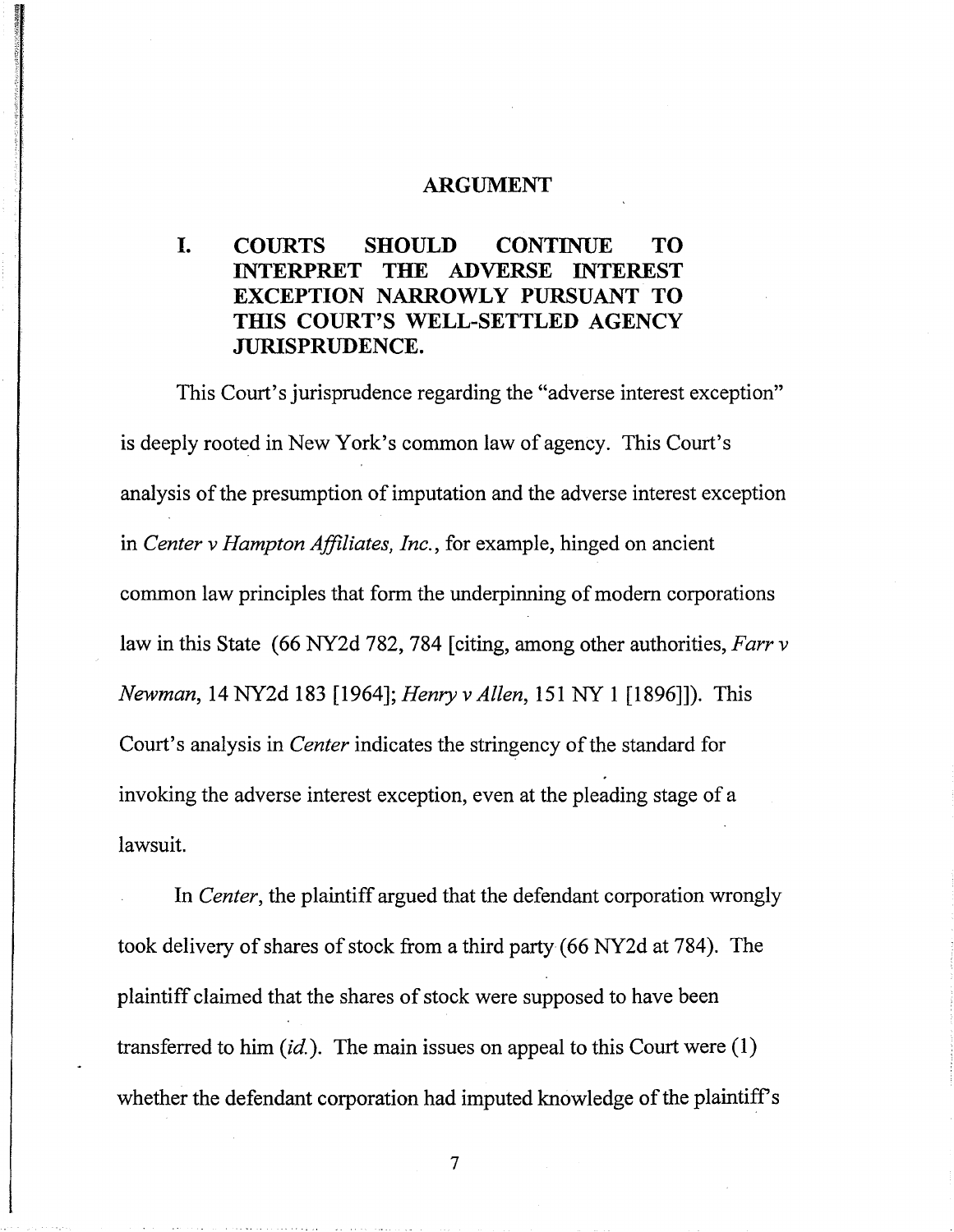adverse claim to the shares when it took delivery because its agent -- an attorney and director of the corporation -- had knowledge of the third party's obligation to the plaintiff, and  $(2)$  if so, whether the defendant corporation could successfully invoke the adverse interest exception.

In analyzing the applicability of the adverse interest exception, this Court recognized the long-standing general rule that the knowledge of an agent is presumptively imputed to the principal *(id.).* As the Court explained:

> The general rule is that knowledge acquired by an agent acting within the scope of his agency is imputed to his principal and the latter is bound by such knowledge although the information is never actually communicated to it *(Farr* v *Newman, 14* NY2d 183, 187; *Henry* v *Allen,* 151 NY 1, 9, *see, Restatement [Second] of Agency* § 272, at 591). Underlying the rule is the presumption than an agent has discharged his duty to disclose to his principal "all the material facts coming to his knowledge with reference to the subject of his agency" *(Henry* v. *Allen, supra,* at p 9; *Marine" Midland Bank* v *Russo Produce Co.,* 50 NY2d 31, 43) *(id.).*

Because the defendants did not dispute the general rule, this Court analyzed whether summary judgment was warranted based on the application of the adverse interest exception. This Court explained the exception, stating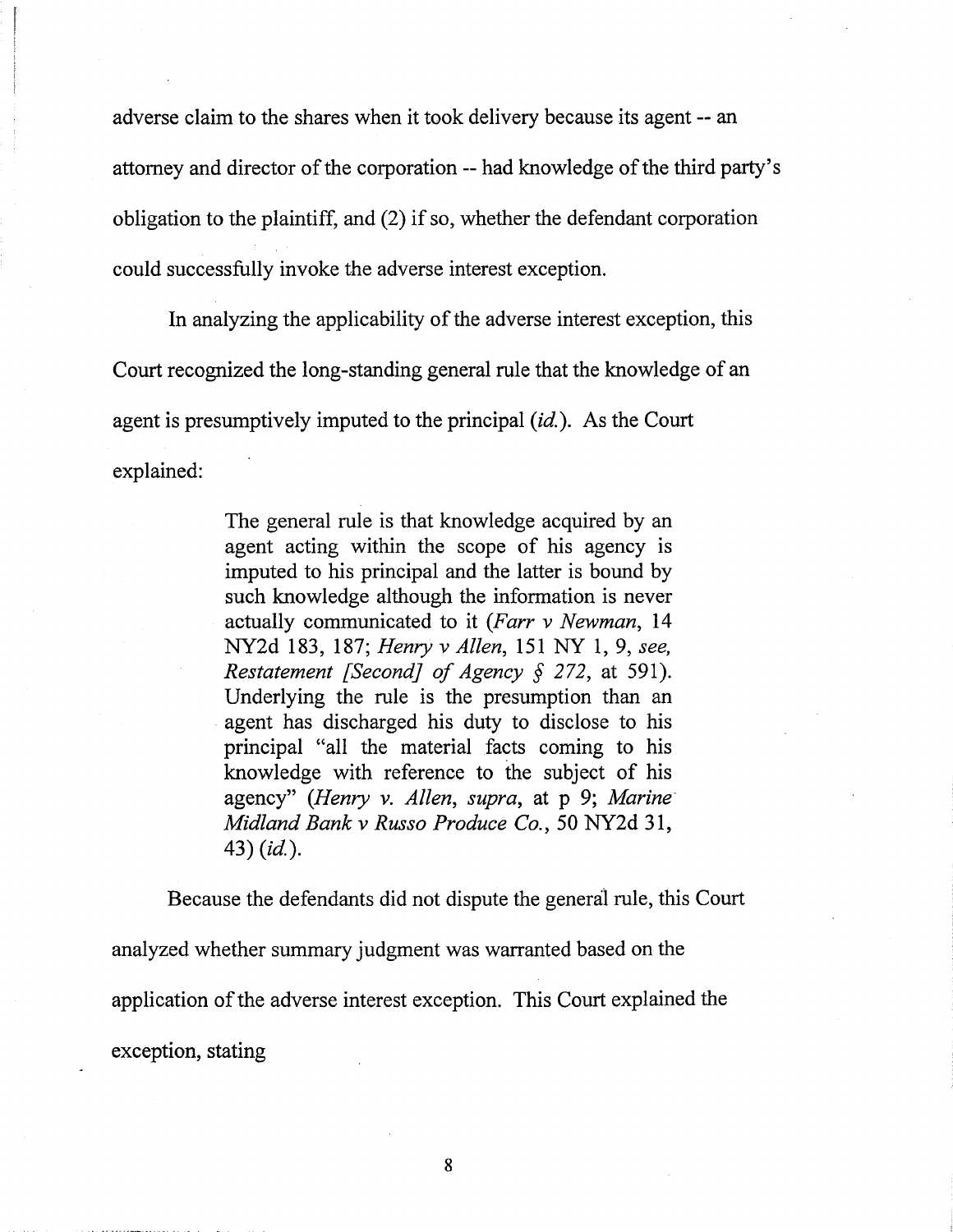This exception provides that when an agent is engaged in a scheme to defraud his principal, either for his own benefit or that of a third person, the presumption that knowledge held by the agent was disclosed to· the principal fails because he cannot be presumed to have disclosed that which would expose and defeat his fraudulent purpose . . To come within the exception, the agent must have totally abandoned his principal's interests and be acting entirely for his own or another's purposes. It cannot be invoked merely because he has a conflict of interest or because he is not acting primarily for his principal ....

*(id.* [quoted case law and authority omitted] [emphasis added]).

This Court found no triable issue of fact related to the adverse interest exception, stressing that a litigant cannot avoid the fundamental agency-law principle of imputation through speculation and conclusory assertions that the agent's true purpose was to enrich himself at the principal's expense *(id.* at 785). This Court held that conclusory assertions claiming that the agent "was seriously conflicted" throughout the transactions and tried to defraud the corporation "[did] not establish sufficient adversity as a matter of law to negate imputed knowledge to the corporation at the time it took delivery of the shares" *(id.).*

The holding in *Center* emphasized that the adverse interest exception is extremely narrow and requires a showing that the agent has "totally abandoned his principal's interests" and is "acting entirely for his own or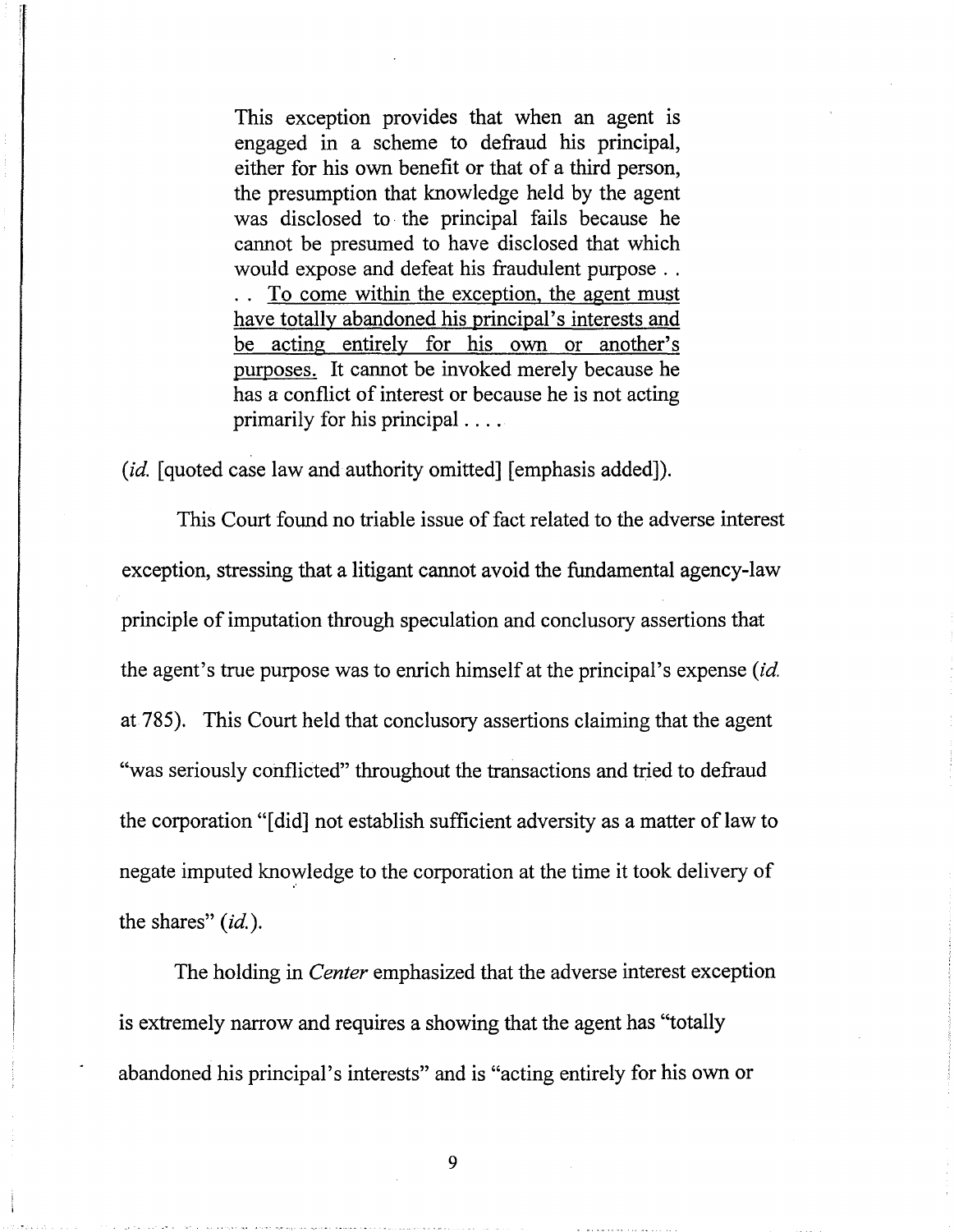another's purposes" *(id.).* This strict standard has direct roots dating back almost a half-century *(see Farr,* 14 NY2d at 190-191), and has its origins in case law over a century old *(see Henry,* 151 NY at 11). New York courts continue to define the exception narrowly *(see e.g.* 546-552 *W. 146th St. LLC* v *Arfa*, 54 AD3d 543, 544 [1st Dept. 2008] [holding that the exception "cannot be invoked merely because the agents have a conflict of interest or are not acting primarily for their principal" and dismissing the complaint on its pleadings], *leave dismissed in part* & *denied in part* 12 NY3d 840 [2009]; *Bullmore* v *Ernst* & *Young Cayman Island,* 20 Misc 3d 667 (Sup Ct, NY County 2008) (holding that the adverse interest exception was inapplicable as a matter of law when the fraudulently inflated value of a hedge fund's portfolio resulted in higher management fees because the fraud permitted the fund to attract and retain capital from investors]).

The Trustee in this appeal has not demonstrated that the standard to invoke the adverse interest exception at the pleadings stage is unworkable *(People* v *Damiano,* 87 NY2d 477,489 [1996] [Simons, J. concurring]). In fact, the public policy implications of expanding the exception's reach, as discussed in Sections II and III, *infra,* heavily weighs against adopting the Trustee's position. Consistent with the doctrine of stare decisis, well-settled authorities compel this Court to frame its answers to the certified questions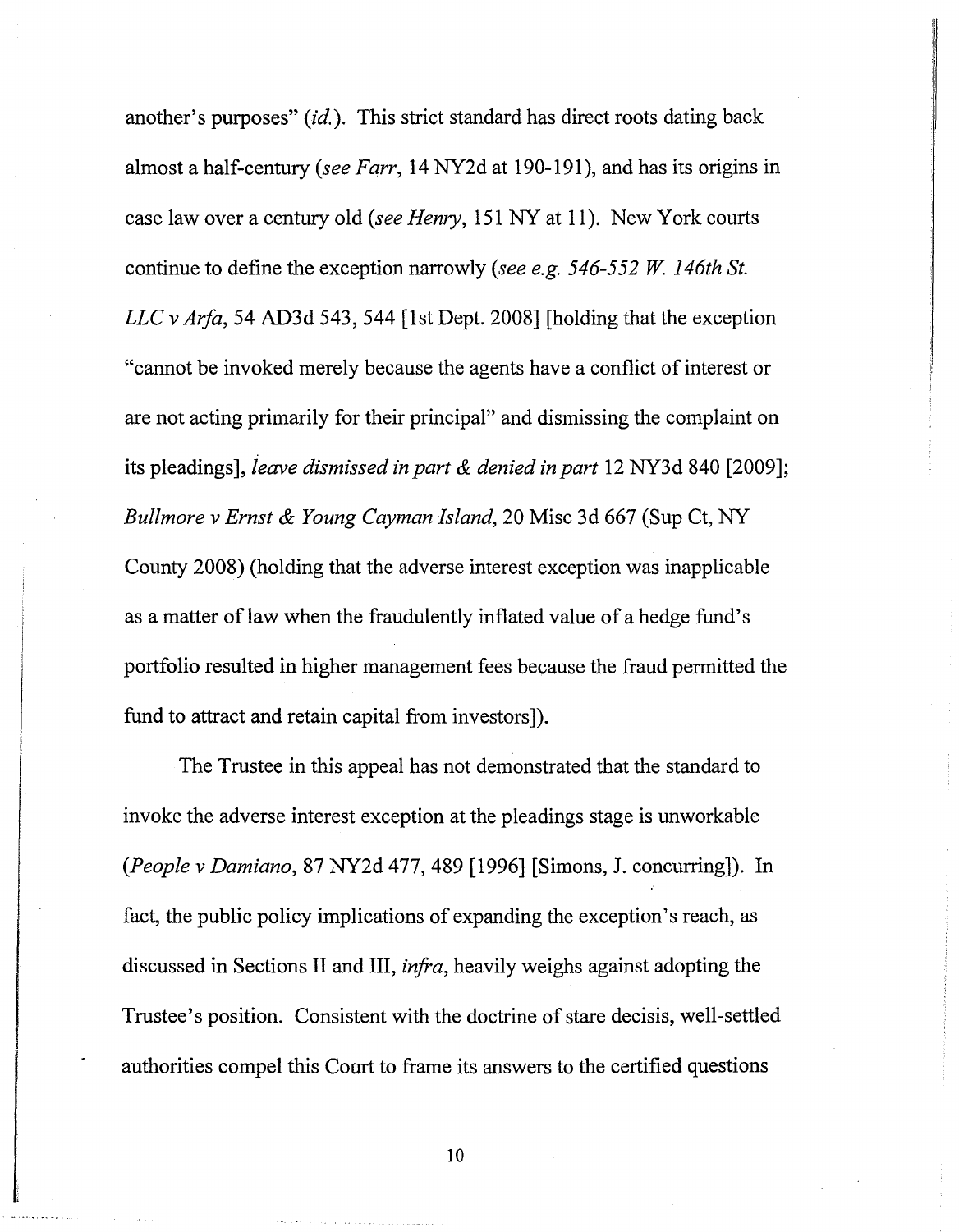based on the principle that a wrongdoing company cannot so easily disclaim the corporate acts of its own officers and directors.

### II. THE TRUSTEE'S PROPOSED RULE WOULD HAVE A DRAMATIC AND NEGATIVE IMPACT ON LAWYERS AND THE RELATIONSHIP BETWEEN LAWYER AND CLIENT. '

Attorneys, law firms, and their corporate clients (small, medium, and large) will be dramatically impacted if this Court adopts the Trustee's proposed standard for the adverse interest exception. As Defendants aptly point out in their Respondents' Brief, "the Trustee's rule would make it nearly impossible for courts to resolve imputation issues on pleadings [because] [i]n virtually every case, the plaintiff can allege that the insiders intended to benefit themselves" (Defendants' Br at 31). Under the Trustee's \rule, attorneys and law firms named as defendants will be faced with a real economic dilemma -- i.e., settle a lawsuit with the bankruptcy trustee, even if the lawsuit is baseless, or incur large litigation defense costs, disrupt business, and move forward to defend against the lawsuit *(see* Lin, *Lawyers' New Nightmare: Bankruptcy Trustee Suits,* NYLJ, Nov. 26,2007, at 1, col 3 ["Getting past a motion to dismiss is often enough for the bankruptcy trustee to extract a settlement."]; Lewinbuk, *Let's Sue All the Lawyers: The Rise of Claims Against Lawyersfor Aiding and Abetting a Client's Breach of*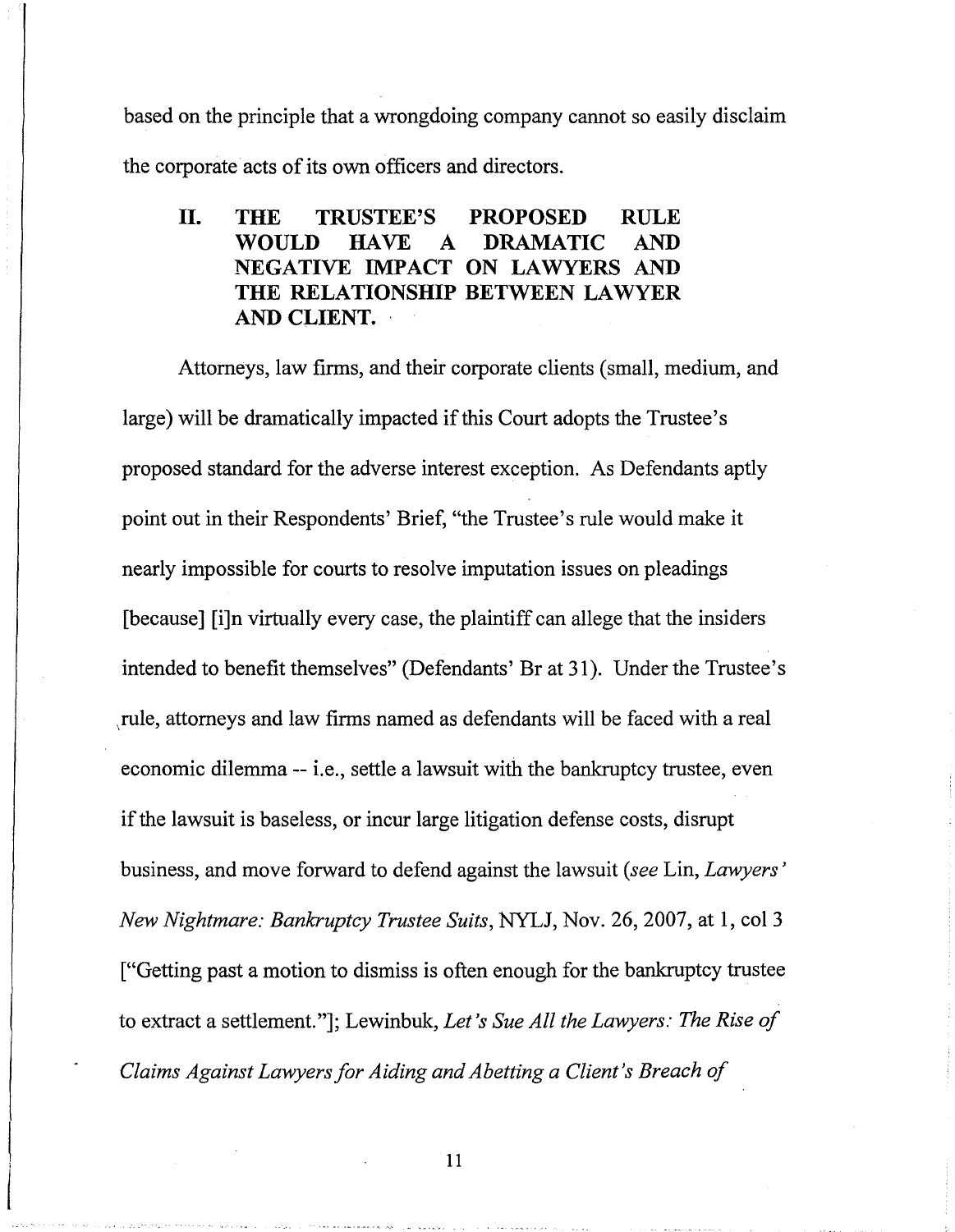*Fiduciary Duty,* 40 Ariz. St. L.J. 135, 169 [2008] [noting that aiding and abetting cases are "'less likely to result in summary judgment for the attorney'" and will probably go to trial, costing the defendant attorney a substantial amount of time and money]). This dilemma adds to the existing incentive for attorneys and law firms to settle bankruptcy trustee lawsuits against them *(id.).* Bankruptcy trustee lawsuits are "highly disruptive to ongoing practices; and most law firms think they will be unsympathetic defendants should a case ever get to trial" *(id.).*

Attorneys and law firms are already facing an increase in these types of lawsuits. Several interrelated factors already exist that motivate bankruptcy trustees to sue attorneys, law firms, and other professional advisors. The collapse of a number of major businesses has sparked an increasing number of bankruptcy trustee lawsuits in the past two decades (Sloan, *Legal Malpractice Suits May Surge,* www.law.com [Feb. 23, 2009] <http://www.law.com/jsp/article.jsp?id=1202428510900> [accessed July 14, 2010] [noting that one New York legal malpractice attorney predicted an increase in legal malpractice suits initiated by bankruptcy trustees that target attorneys who worked for the bankrupt entity]; Johnson, *The Unlawful Conduct Defense in Legal Malpractice,* 77 UMKC L. Rev. 43,48 [2008] [same]). Law firms, like other third-party professional service providers,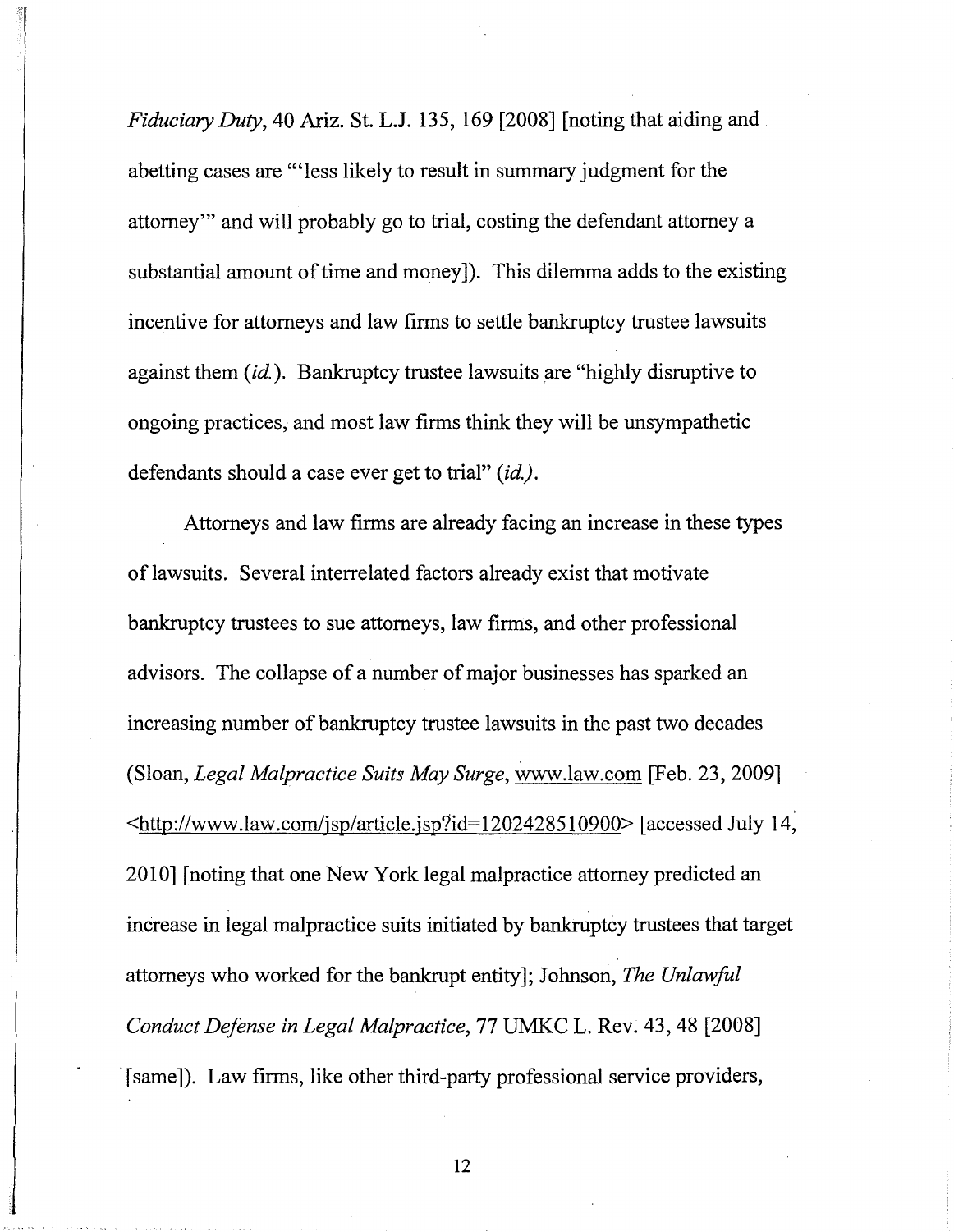"are appealing targets because they tend to have more resources than the now-bankrupt corporation and are therefore more likely to be able to pay damage awards" (Wasserman, *Can the Trustee Recover? Imputation of Fraud to Bankruptcy Trustees in Suits Against Third-Party Service Providers,* 77 Fordham L. Rev. 365, 366 [2008]).

Bankruptcy trustees already have a strategic advantage against law firms in this type of lawsuit. "Bankruptcy trustees in large corporate failures can generally tap multi-million-dollar litigation trusts, allowing them to more vigorously pursue their claims against firms" (Lin, *supra).* In some cases, distressed-debt hedge funds, which buy bankruptcy claims on the cheap as an investment, drive the trustees' inclination to sue lawyers and other third-party providers *(id.; see Maxwell* v *KPMG LLP,* 520 F3d 713, 718 [7th Cir. 2008] [noting that a trustee of a defunct business has little to do besides filing claims that if resisted he may decide to enforce]).

In the face of these incentives, the *in pari delicto* doctrine takes on heightened importance. A bankruptcy trustee has every incentive (and ample funding) to shift as much cost as possible to third parties in an effort to maximize the value of the estate (Frey et al., *An Introduction to Bankruptcy Law* 423 [3d ed. 1997]). He or she enters the forum knowing that attorneys and law firms are averse to litigating lawsuits asserted against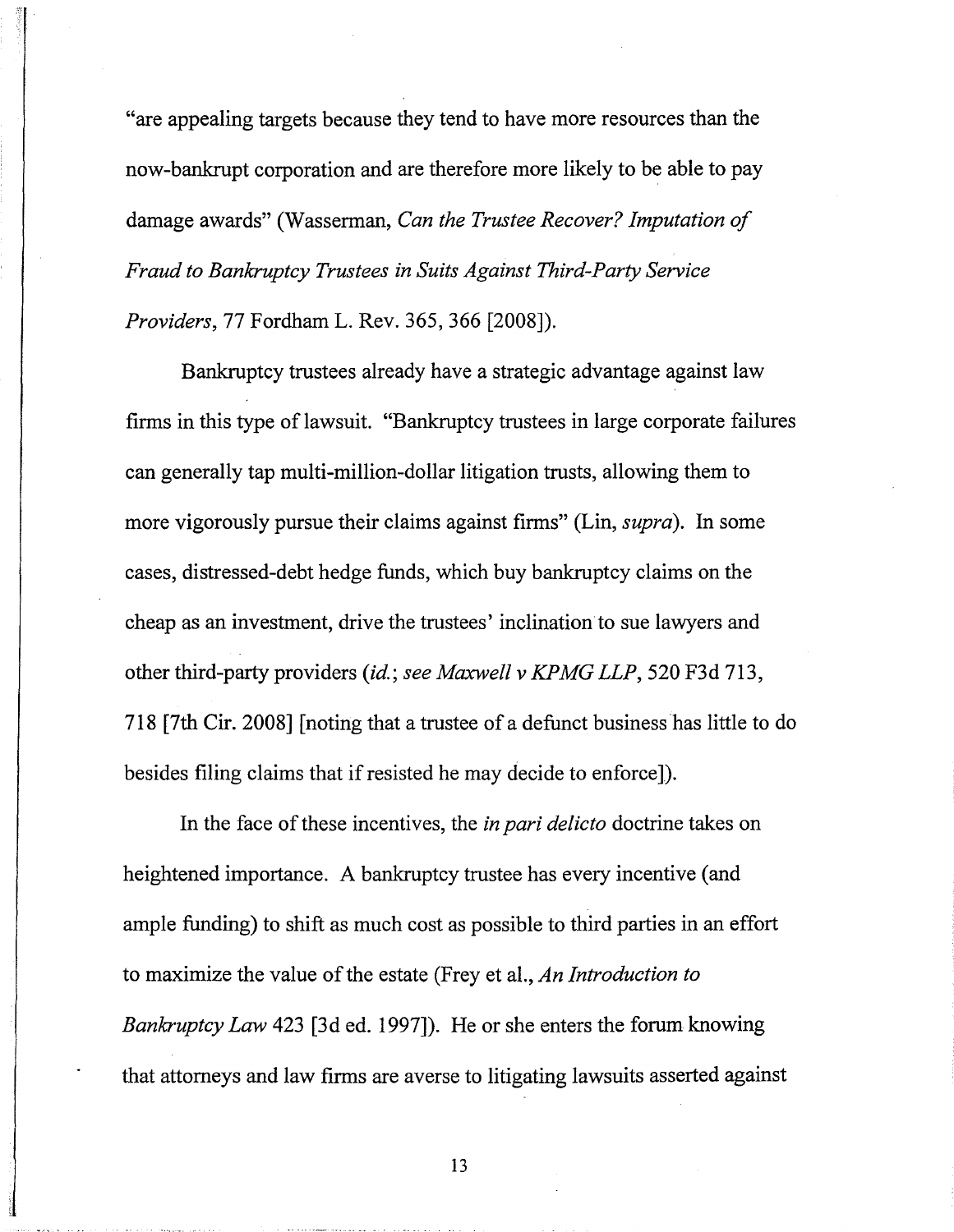them (Lin, *supra).* Trustees are looking for deep pockets, which tend to be with the insurance companies and the professionals (Abbott et aI., *Old Code, New Code: Views on Bankruptcy From the Bench and Bar: Panel* 1: *A Deeper Look at Deepening Insolvency,* 4 DePaul Bus. Comm. L.J. 529, 534 [2006]). As one bankruptcy litigator recently noted, trustees will "fight for every two or three cents" (Lin, *supra* [quoting bankruptcy litigator Denis F. Cronin]). Another bankruptcy litigator at a law-school symposium explained the tenacity of trustees, stating

> [w]e are scrappy trustees' and creditors' committee professionals, and we are good at it. And what we do well is -- and I spend a lot of my time doing that -- is scratching and clawing and trying to get leverage, to find a way to get recovery from those who have money for the creditors (Abbott, *supra,* at 546).

The Trustee's expansive interpretation of the adverse interest exception would only add fuel to the fire. Under the Trustee's rule, a bankruptcy trustee-knowing that the *in pari delicto* doctrine will likely have no teeth at the pleading stage—will be more apt to sue the debtor's outside counsel and force a settlement, irrespective of the merits of the lawsuit, once the suit survives a motion to dismiss.

Even beyond bankruptcy trustee lawsuits, attorneys and law firms have already encountered an increase in actions asserted against them in the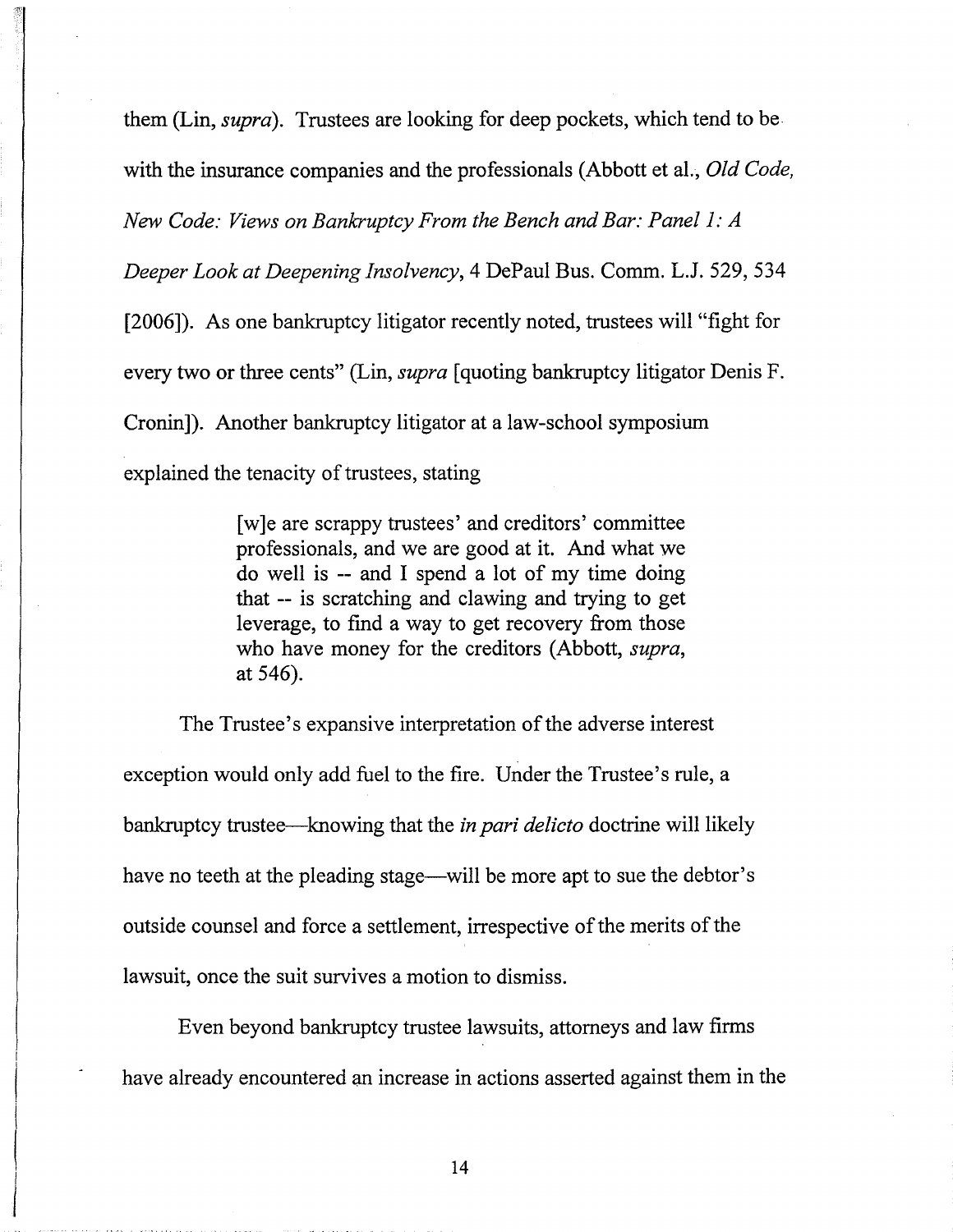past few years. Poor economic conditions, like this state and country have been experiencing for the past few years, often precipitate an increased number of suits against professional advisors *(see e.g.* Forsloff, *Legal Malpractice Claims Increase in Recession,* Digital Journal [May 10, 2009] <http://www.digitaljournal.comlarticle/272436> [accessed July 14,2010] [noting that there has been a recent increase in suits against attorneys and that increases frequently coincide with economic downturns]); Zahorsky, *Clients, Law Firms Get (Savage' As Legal Malpractice Claims Increase,* ABA Journal [Feb. 17, 2009] [noting that "[a]ttorney malpractice claims are escalating in numbers and intensity  $\dots$ ...,"])<sup>1</sup>; Shimshak and Welber, *In New Economy, (Wagoner' Doctrine Takes On Added Significance,* NYLJ,'Feb. 19, 2002, col 1 [observing that claims against third-party advisors increase in difficult economic conditions]); ABA Press Release, Sept. 30,2008 http://www.abanet.org/abanet/media/release/news release.cfm?releaseid=46 .2 [accessed July 13,2010]) ("The frequency of claims goes up as the economy goes down."). This increase in lawsuits has resulted in a substantial increase in malpractice coverage sales *(see e.g.* Fisher, *Sue the Lawyers!,* Forbes Magazine, Dec. 28,2009 [noting that the amount of

<sup>&</sup>lt;sup>1</sup> The article may be found at

<sup>&</sup>lt;http://www.abajoumal.com/news/article/clients law finns get savage as legal malpr actice claims increase/> [accessed July 14, 2010].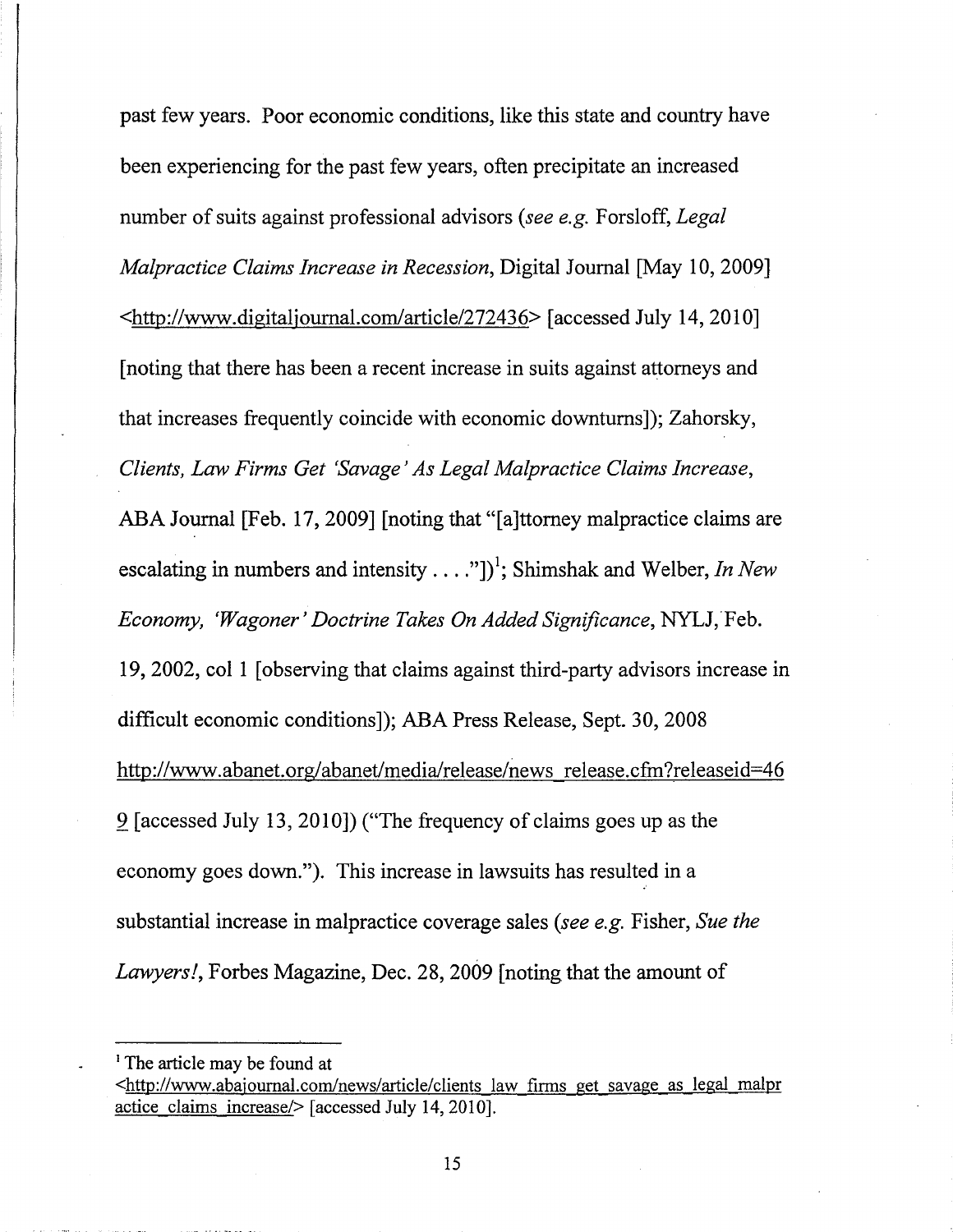malpractice coverage sold to in-house counsel has increased 150% since 2006])<sup>2</sup>; Lewinbuk, *supra*, at 169 ["The number of third party aiding and abetting as well as conspiracy claims against attorneys arising in the context of their representation of clients has risen tremendously in the last 15 years, resulting in a serious concern for attorneys and their malpractice insurance carriers."]).

Any more of an increase in the number of claims filed against attorneys and law firms could in tum result in increased malpractice insurance premiums. Potentially higher premiums and the disruption of malpractice litigation to an attorney's or law firm's ongoing practices increase the likelihood of a change in numerous aspects of legal services for companies in the future. For one, attorneys and law firms will pass increased expenses of doing business onto their clients. Legal services will be more expensive and, as such, the cost of doing business will be more expensive for corporations. This harms corporations and their various constituencies, which include their employees, and the public *(see generally Stoneridge Inv. Partners, LLC* v *Scientific-Atlanta, Inc.,* 552 US 148, 163-64 [2008] [describing dangers of raising costs on business to public]; Winter, *Paying Lawyers, Empowering Prosecutors, and Protecting Managers,*

<sup>&</sup>lt;sup>2</sup> This article may be found at <http://www.forbes.com/forbes/2009/1228/outfrontsarbanes-oxley-bribery-sue-lawyers.html> [accessed July 14, 2010].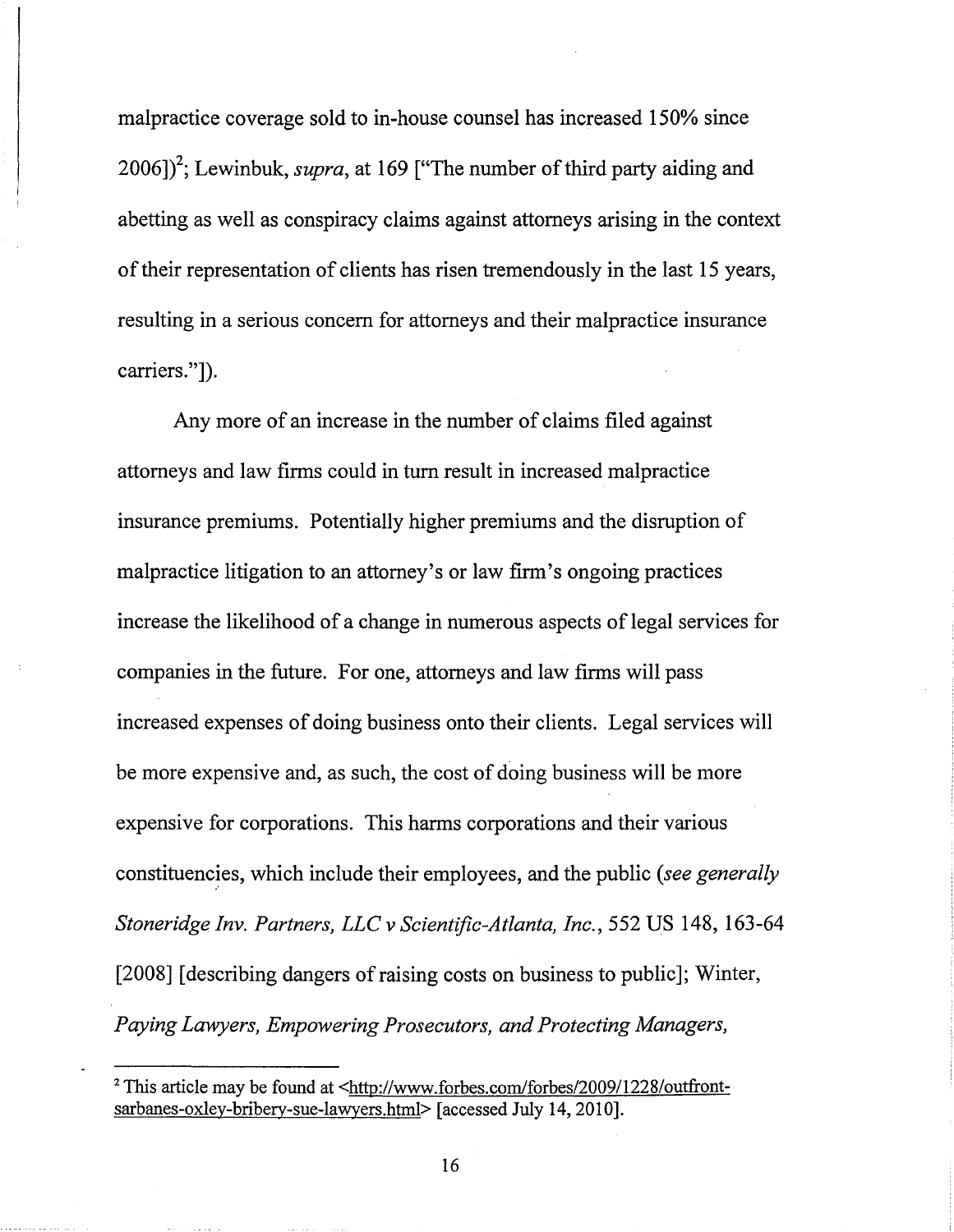*Raising the Cost ofCapital in America,* 42 Duke LJ. 945, 962 [1993] ("overbroad doctrine tends to deter beneficial activity and to undermine capital markets"). These concerns are especially pronounced for "newer or smaller companies" that may be unable to obtain the specialized legal services necessary to run a company successfully (Cent. Bank of Denver, *N.A.* v *First Interstate Bank ofDenver, N.A.,* 511 US 164, 189 [1994]). Also, fast-growing companies whose business models or finances are extremely complex will find it more difficult to obtain legal services (Lin, supra). The complexity of the work will make attorneys or law firms hesitant to involve themselves where the risk of litigation outweighs the value of providing legal services to the company.

A broader adverse interest exception would also impact the quality of legal services. One commentator predicts that "[i]t is certain that such 'overbroad liability might diminish the quality of legal services, since it would impose "self protective reservations" in the attorney-client relationship'" (Lewinbuk, *supra,* at 169). She notes,

> [a]ttorneys will constantly try to balance their duty to zealously represent their clients with the fears of potential exposure to liability in instances when their legal advice may disregard the interests of the third parties. In fact, the "mere threat of an aidingand-abetting claim is enough to create pause in an attorney's zealous representation of her client and force her to consider her own self-interests -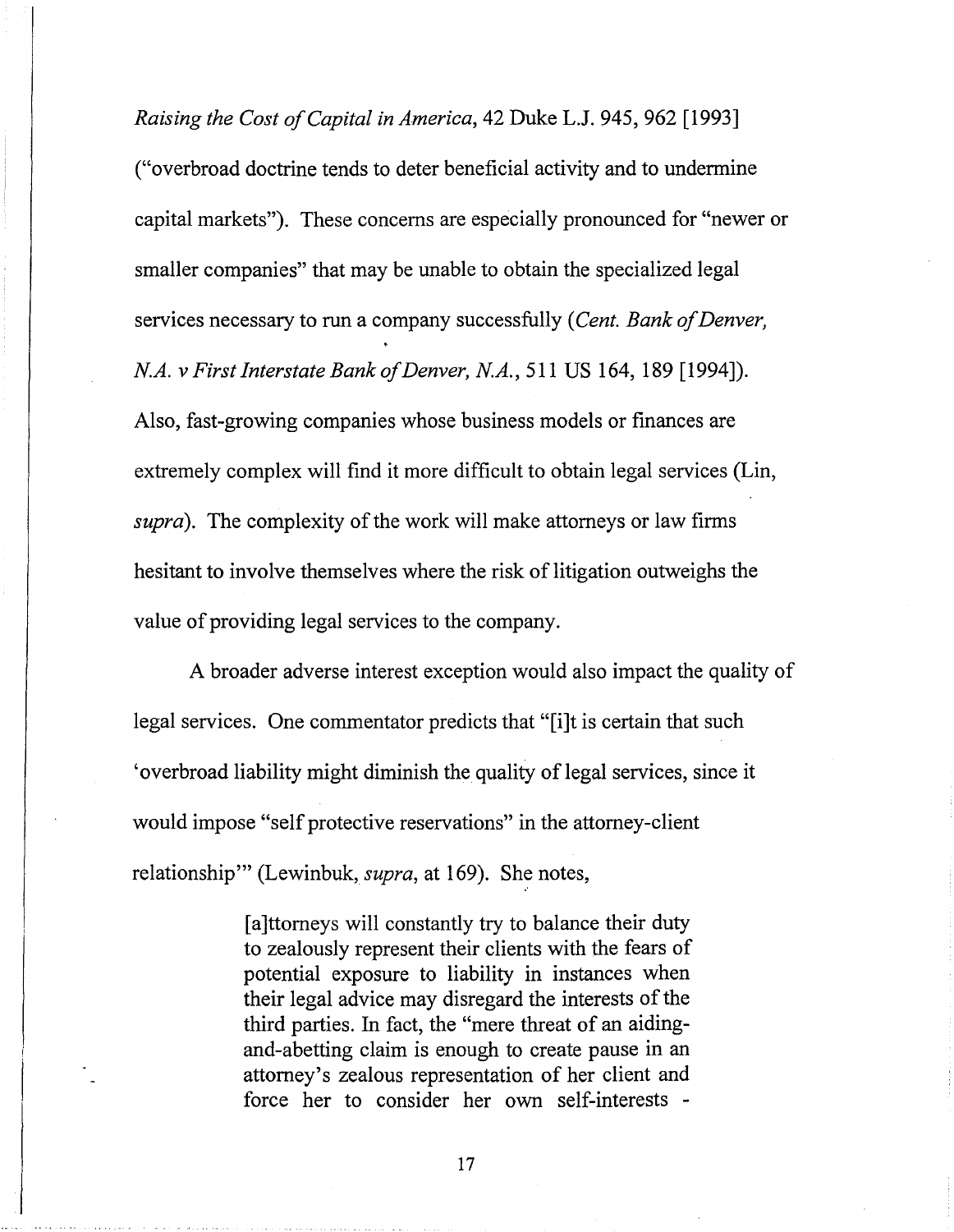resulting in a damned-if-you-do/damned-if-youdon't situation" (id.).

This concern creates tension with the bedrock duty of a lawyer to render forthright advice to his or her client *(see* Rules of Professional Conduct [22 NYCRR 1200.0] rule 1.4 [a] [2]). The possibility of defensive advising by attorneys concerned about their own liability directly conflicts with an attorney's role as an advocate for his or her client.

The possibility of an increase in lawsuits against attorneys and law

firms in this context also raises concerns about the attorney-client privilege.

A chilling of client-lawyer communications is almost inevitable where

attorneys are concerned about the possibility of their own liability. One

commentator explains this concern, stating

[S]uch claims also often lead to unwanted disclosure of the privileged communications between the attorney and. her client, thus "rupturing . . . any client relationship that may have pre-existed." Such disclosure will likely be unavoidable in a majority of aiding and abetting cases as the attorney will need to establish how much she knew or did not know about her client's alleged breach of fiduciary duty. In such instances, the attorney-client privilege covering confidential communications will likely be waived without the client's consent (Lewinbuk, *supra,* at 170).

This concern begs the question as to how attorneys will be expected to defend themselves without waiving their clients' confidential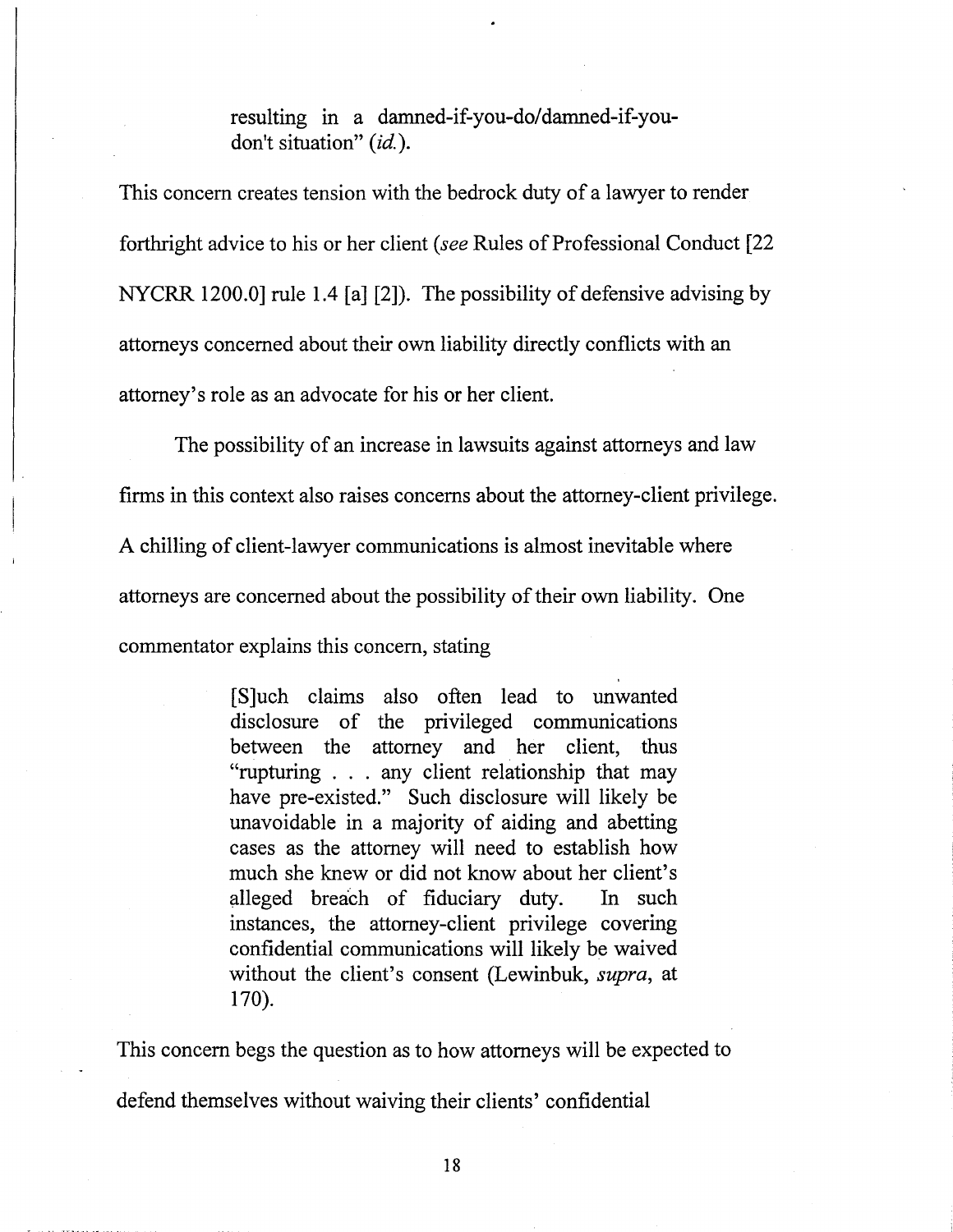communications. Moreover, as discussed further below, the chilling effect on attorney-client communications will impair the ability of attorneys to provide well-informed advice to their clients-even with respect to how the company can avoid illegal or fraudulent conduct.

As demonstrated, the risk of an increase in lawsuits asserted against attorneys and law firms will ultimately harm the public. The consequences flowing from broadening the definition of the adverse interest exception warrant this Court's adherence to its long-standing rules of agency law *(see Center,* 66 NY2d at 784).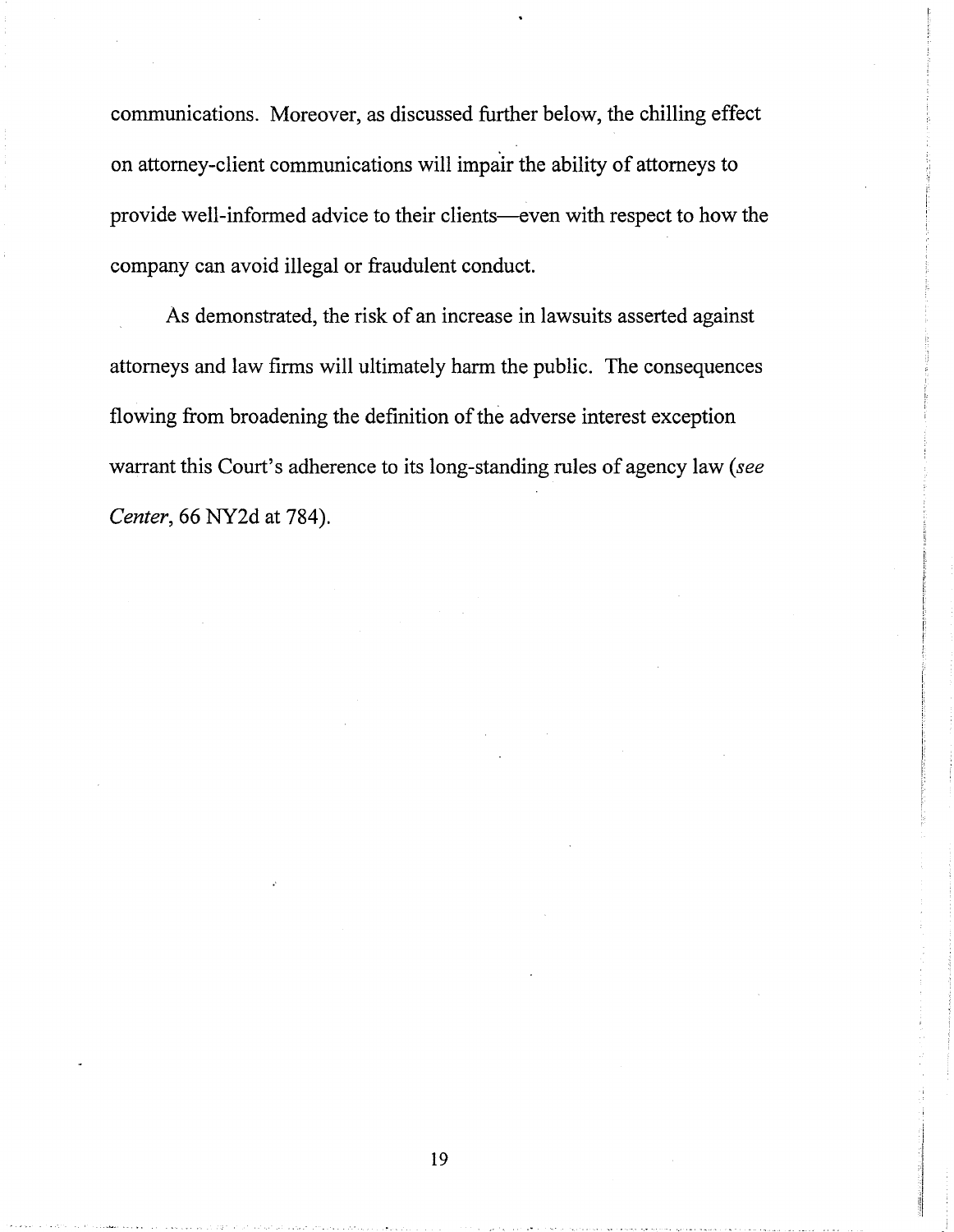### **III. THIS COURT SHOULD NOT TRANSFORM LAWYERS AND LAW FIRMS INTO PUBLIC GATEKEEPERS.**

If this Court were to broaden the requirements necessary to satisfy the adverse interest exception, bankruptcy trustees will shift as much cost as possible to third parties such as attorneys and law firms. As such, the Trustee's proposed rule will essentially cast attorneys and law firms into the role of "gatekeepers" or insurers against corporate fraud. Such a role would create an inevitable conflict with an attorney's ethical duties to his or her client.

Attorneys owe a duty of loyalty to their clients. This duty includes rendering well-informed, forthright legal advice. In light of recent corporate bankruptcies, the New York City Bar investigated whether attorneys should be duty-bound to play a gatekeeper role for the protection of the investing public (New York City Bar Association Task Force on the Lawyer's Role in Corporate Governance Report, Nov. 2006).<sup>3</sup> The Task Force did not favor the recognition of a duty to the investing public by lawyers representing public companies *(id.* at 64). It observed that "[r]ecognition ofa duty to the investing public would represent a sea change in.the ethical duties of

<sup>&</sup>lt;sup>3</sup> The Report can be found at :

<sup>&</sup>lt;http://www.abcny.org/pdf/report/CORPORATE\_GOVERNANCE06.pdf> [accessed July 12,2010]).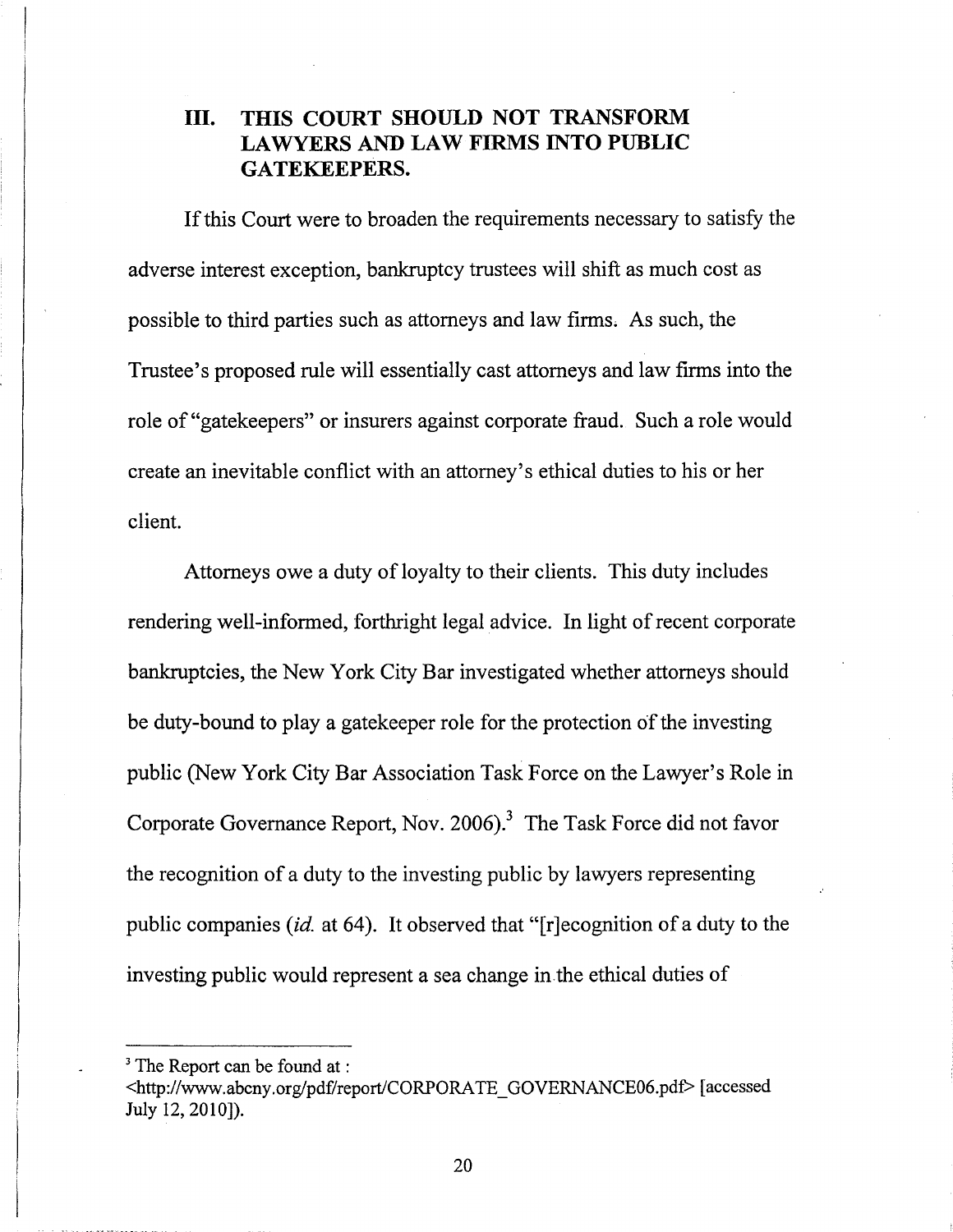lawyers and potentially in their relationships with clients" *(id.* at 61). The Task Force warned that "[a]ll of the consequences of such a fundamental change cannot be predicted" *(id.).*

One consequence that the Task Force was able to predict, however, is a chilling of communications between attorneys and clients *(id.).* It noted that "clients would be more guarded in sharing information with their lawyers, and less inclined to include attorneys in meeting to discuss sensitive issues, if attorneys were viewed as having whistle-blowing duties to the investing public" *(id.* at 61-62).

In addition to the potential conflict created by imbuing lawyers with a duty to the *public,* the "gatekeeper" role would also magnify the tension between the client's interests and the interests of the lawyer or law firm itself. The New York Bar Association's Task Force expressed concern about the problem of "defensive lawyers," where attorneys will err on the side of overly conservative advice to clients to minimize or ward off the risk of liability *(id.* at 63).

The ABA has cited the same consequences concerning casting attorneys and law firms in a "gatekeeping" role to the investing public. In an April 2, 2003 letter to the then-Secretary of the SEC, the ABA President recommended against the gatekeeping role that certain proposed sections of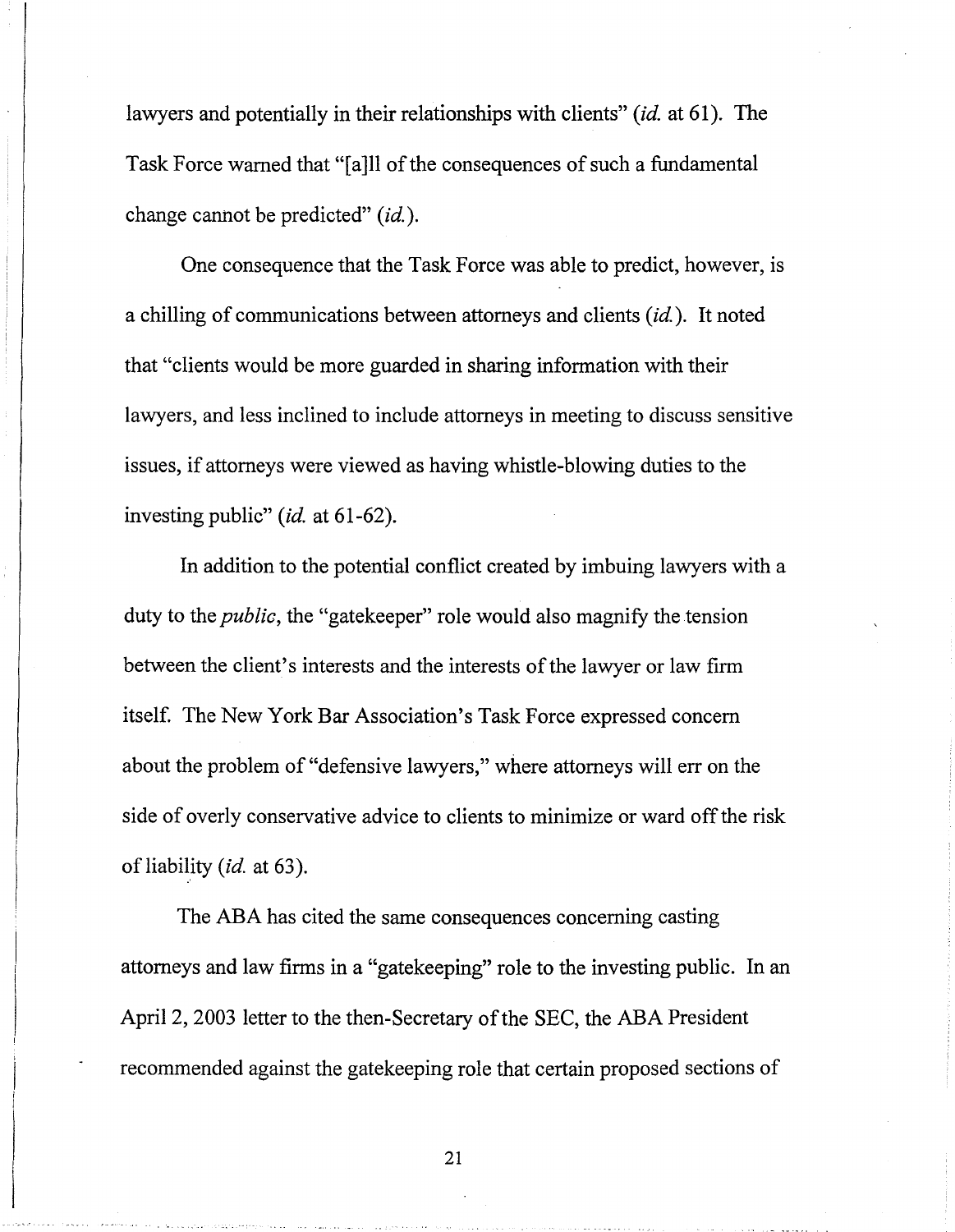the Sarbanes-Oxley Act of 2002 contemplated (Alfred P. Carlton, Jr. Letter to Jonathan G. Katz, Apr. 2, 2003).<sup>4</sup> For example, the ABA recommended against a proposed rule known as the "noisy withdrawal" provision, which would have required outside attorneys to withdraw and notify the SEC of the withdrawal because of "professional considerations" and to disaffirm any violative document or filing (Volz & Tazian, *The Role of Attorneys Under Sarbanes-Oxley: The Qualified Legal Compliance Committee as Facilitator ofCorporate Integrity,* 43 Am. Bus. LJ. 439, 465 n 10 [2006]). The SEC ultimately did not adopt the "noisy withdrawal" provision *(id.).*

In both instances, the New York City Bar and the ABA concluded that to impose general whistle-blowing or gatekeeping duties on lawyers-so contrary to their traditional role as confidential advisors to their clientswould be counterproductive. In fact, the bar organizations' reasons for rejecting imposing a "gatekeeper" role for attorneys representing public companies are, if anything, more persuasive as applied to lawyers for private companies—as Refco was for most of the relevant period. DRI agrees with the bar associations' conclusions because imposing those duties would

<sup>4</sup> The Letter can be accessed at:

<sup>&</sup>lt;http://www.abanet.org/buslaw/committees/CL410000pub/comments/20030402000000.  $pdf$  [accessed July 17, 2010]).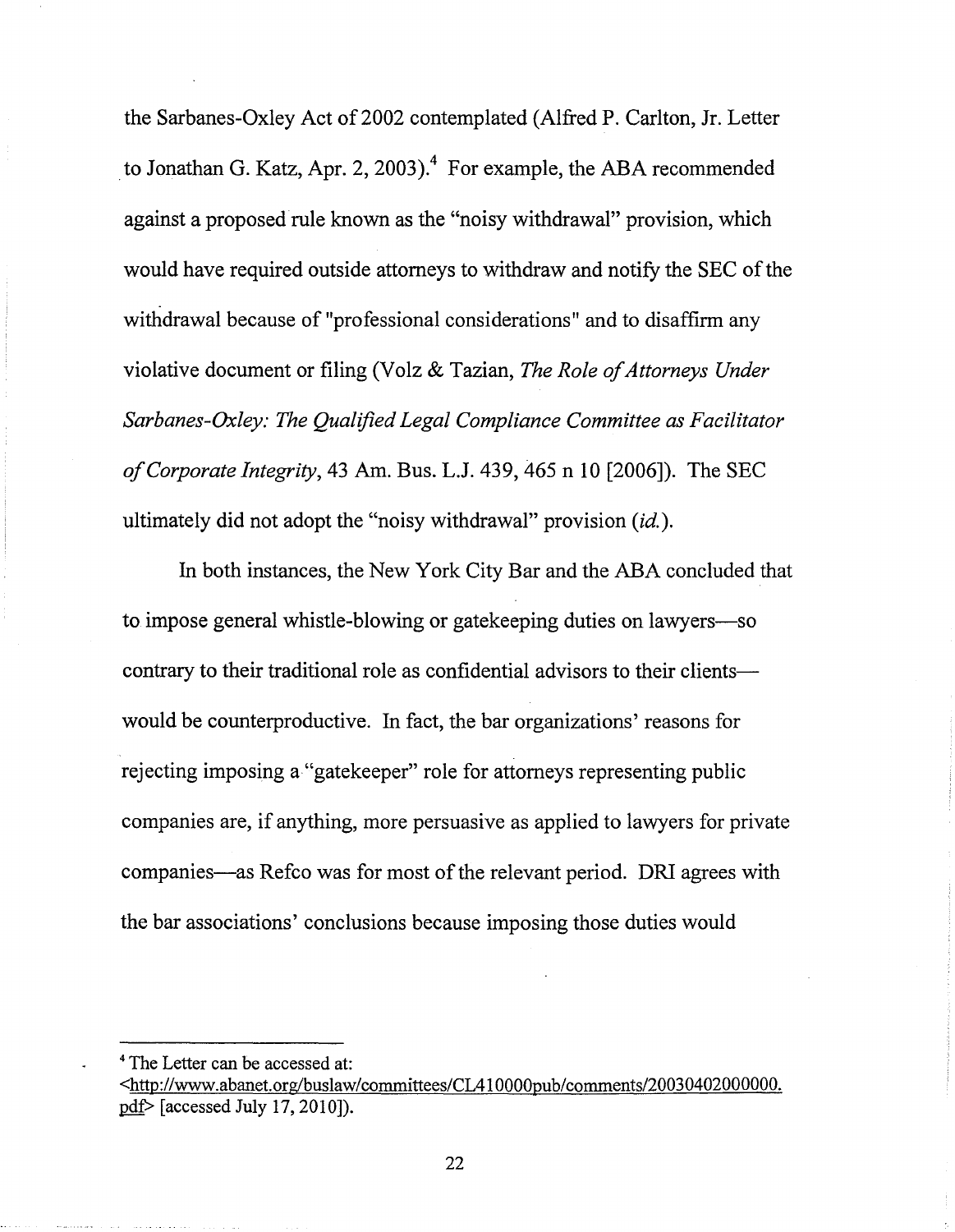fundamentally change the role of attorneys and degrade their ability to render well-informed advice to their corporate clients.

Attorneys already face regulatory, legal, and ethical limitations with respect to corporate fraud *(see e.g.* 22 NYCRR 1200.0 rules 1.2[d] [lawyer shall not counsel client to engage, or assist client, in conduct lawyer knows is illegal or fraudulent], 1.4 [a] [2] [reasonably consult with the client about the means by which the client's objectives are to be accomplished]; 3.3[a][3][b] [lawyer shall not knowingly offer or use evidence that the lawyer knows to be false]; 4.1 [Truthfulness in statements to others]; 8.4[b] [lawyer or law firm shall not engage in illegal conduct that adversely reflects on the lawyer's honesty, trustworthiness or fitness as a lawyer]; 8.4[c] [lawyer or law firm shall not engage in illegal conduct that adversely reflects on the lawyer's honesty, trustworthiness or fitness as a lawyer]). Placing enforcement responsibility on corporate outside counsel would be an unprecedented step with potentially sweeping consequences. DRl urges this .' Court to decline the Trustee's invitation to make such a change.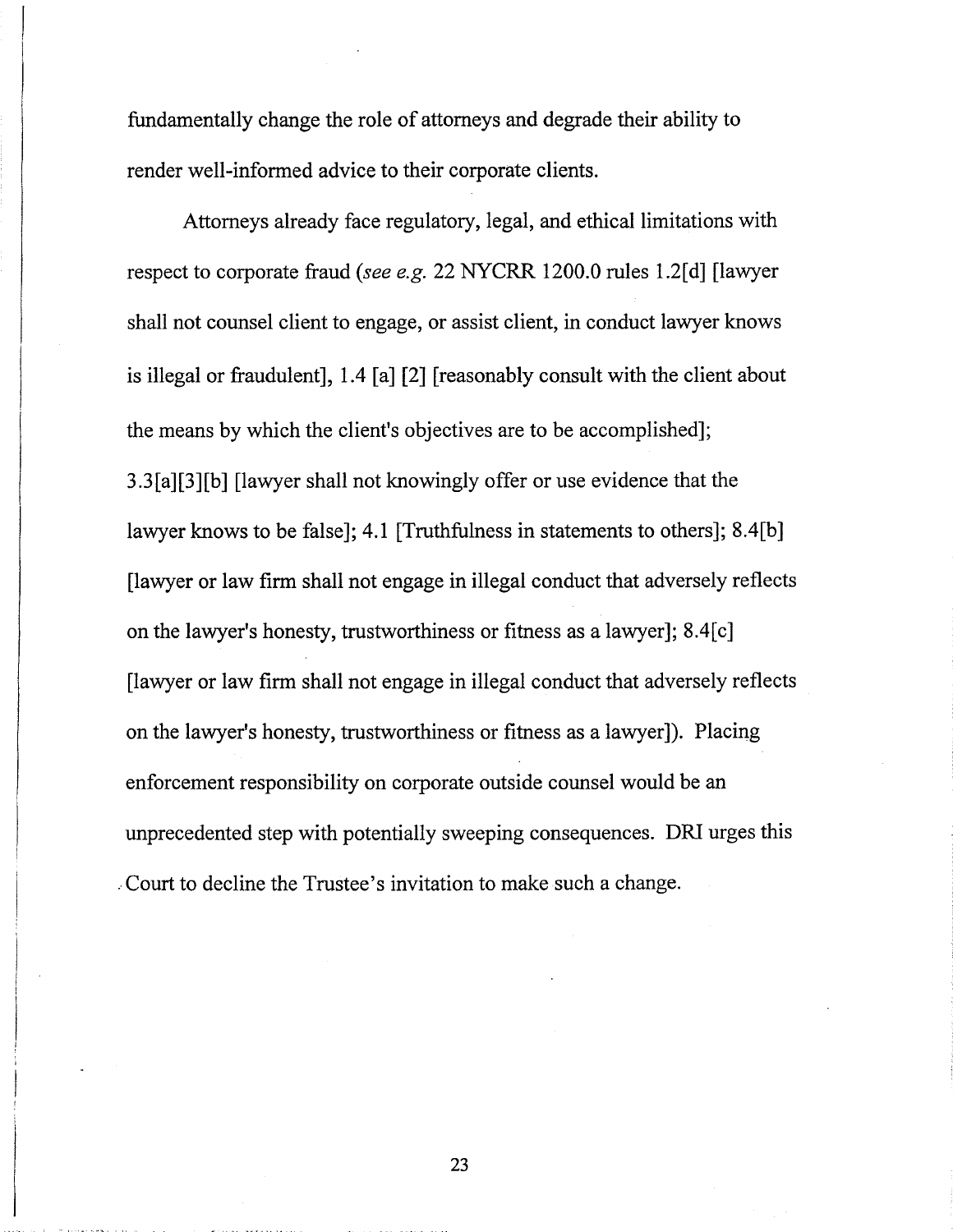### **CONCLUSION**

For the foregoing reasons, this Court should respond to the certified questions as follows:

Question 1: This Court should decline to answer "the over-arching question whether the allegations of the complaint in this case satisfy the 'adverse interest' exception," which requires consideration of federal pleading standards. If this Court does answer this question, it should hold that the complaints' allegations do *not* satisfy the adverse interest exception to the *Wagoner* rule.

Question 2: *No,* the adverse interest exception is not "satisfied by showing that the insiders intended to benefit themselves by their misconduct."

Question 3: *Yes,* "the exception is available only where the insiders' misconduct has harmed the corporation."

Question 4: *No,* such harm may not include "any detriment to a corporation resulting from the eventual unmasking of the misconduct."

Question 7: *Yes,* the adverse interest exception "is precluded where the misconduct conferred some benefit upon the corporation."